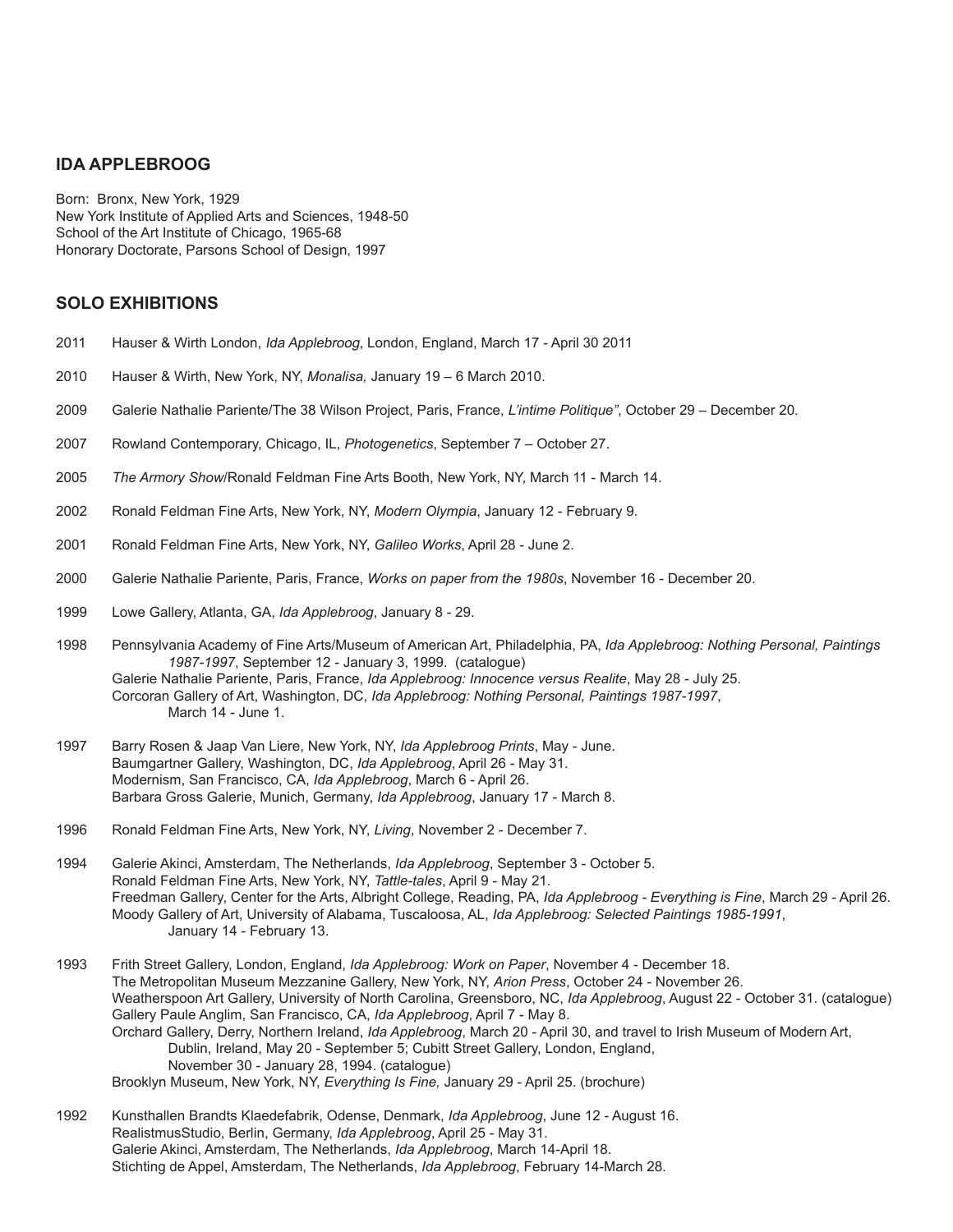1991 Ronald Feldman Fine Arts, New York, NY, *Safety Zone*, Oct. 26-Nov. 30. Ulmer Museum, Ulm, Germany, *Ida Applebroog*, Sept. 29- Nov. 10; Bonner Kunstverein, Bonn, Germany, Nov. 29-Jan. 20, 1992; NGBK Berlin, Berlin, Germany, April, 1992. (catalogue) Barbara Gross Galerie, Munich, Germany, *Ida Applebroog*, Sept. 13-Oct. 31. Exhibition Hall, Avtozavodskaya, Moscow, *Ida Applebroog*, July (curated by Joseph Bakshtein).(catalogue) Galerie Langer Fain, Paris, France, *Ida Applebroog*, January 10-February 16.

- 1990 Seibu, Seed Hall, Tokyo, Japan, *Ida Applebroog*, October 25-November 13. (catalogue) Riverside Studios, London, England, *Ida Applebroog*, May 2-June 10. Barbara Gross Galerie at the Frankfurt Art Fair, West Germany, March 15-23. Contemporary Arts Museum, Houston, TX, *Happy Families*, February 24-May 20; The Power Plant, Toronto, Canada, June 22-September 3 (curated by Marilyn Zeitlin). (catalogue)
- 1989 Ronald Feldman Fine Arts, New York, NY, *Nostrums*, October 14-November 11. (catalogue) Barbara Gross Galerie, Munich, West Germany, *Ida Applebroog,* September 15-October 28. High Museum of Art, Atlanta, GA, *Art at the Edge: Ida Applebroog*, September 12-October 29; Carnegie Mellon Art Gallery, Pittsburgh, PA, November 11-December 22 (curated by Susan Krane). (catalogue) Herter Art Gallery, University of Massachusetts, Amherst, MA, March 27-April 21.
- 1988 The Picker Art Gallery, Colgate University, Hamilton, NY, *Paintings, Prints, and Artist's Books*, 1977-87, October 23-November 22. Reed College, Portland, OR, *Ida Applebroog*, September 18-October 30.
- 1987 University of Kentucky Art Museum, Lexington, KY, *Ida Applebroog: Recent Paintings,* November 15-December 24. Ronald Feldman Fine Arts, New York, NY, *Ida Applebroog,* October 17-November 14. Wadsworth Atheneum, Matrix Gallery, Hartford, CT, *Matrix XX: Ida Applebroog,* September 19-November 22 (curated by Andrea Miller Keller). (brochure)
- 1986 Institute of Contemporary Art, University of Pennsylvania, Philadelphia, PA, *Investigations 1986*, June 12-July 27. Ronald Feldman Fine Arts, New York, NY, *Cul de Sacs*, January 11-February 15.
- 1985 Galleria del Cavallino, Venice, Italy, *Ida Applebroog,* October 26-November 26. Dart Gallery, Chicago, IL, *New Paintings*, February 8 - February 28. Real Art Ways, Hartford, CT.
- 1984 Carl Solway Gallery, Cincinnati, OH, *Paintings.* Anderson Gallery, Virginia Commonwealth University, Richmond, VA. Tommy Segal Gallery, Boston, MA, *Recent Works.* Castillo Gallery, New York, NY. The Chrysler Museum, Norfolk, VA, *Silences: The Recent Work of Ida Applebroo*g. Ronald Feldman Fine Arts, New York, NY, *Inmates and Others*, October 13-November 24.
- 1983 Spectacolor Board, Times Square (Public Art Fund), New York, NY, *Life Is Good, Isn't It Mama?* Koplin Gallery, Los Angeles, CA, *Common Causes.*
- 1982 Ronald Feldman Fine Arts, New York, NY, *Current Events,* November 6-December 4. Nigel Greenwood Gallery, *Ida Applebroog,* London, England, November 9 - December 5. Bowdoin College Museum of Art, Brunswick, ME, *Ida Applebroog*, January 19 - February 22. Great Hall, Chamber of Commerce, NYC, *Projects at The Chamber: Past Events.*
- 1981 Gallerie il Diagramma, Milan, Italy. Galleria del Cavallino, Venice, Italy, *Ida Applebroog*. (catalogue) Douglass College, New Brunswick, NJ. (catalogue by Evelyn Apgar) Ronald Feldman Fine Arts, New York, NY, *Stagings,* February 7-March 7.
- 1980 Rotterdam Arts Foundation, Rotterdam, Holland. Printed Matter Windows, New York, NY *Co-op City,* January 1980 Apropos, Lucerne, Switzerland.
- 1979 Williams College Museum of Art, Williamstown, MA, *Works by Ida Applebroog*. Franklin Furnace, New York, NY, *Manuscript,* February 13 *-* March 3.
- 1978 Whitney Museum of American Art, New York, NY, *Ida Applebroog: Video and Wall Pieces. New American Filmmakers Series,* December 19 – 28 December 1978 Ellen Sragow Gallery, New York, NY, *Paper Stagings.*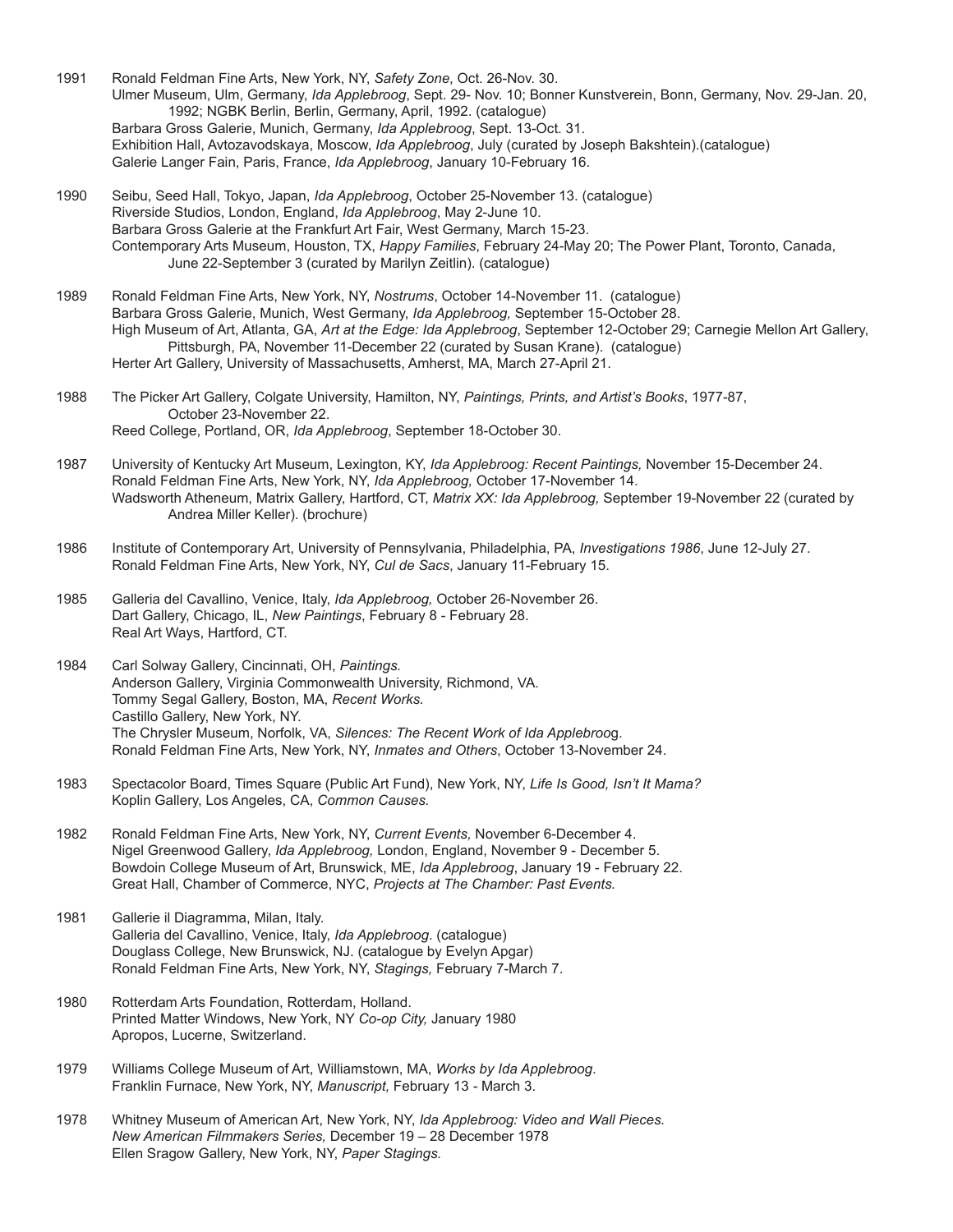- 1976 Women's Interart Center, New York, NY.
- 1974 *Heuristic Formulations,* Mandeville Art Gallery, UCSD, La Jolla, CA, 21 Februrary 15 March 1974
- 1973 Newport Harbor Art Museum, Newport Beach, CA, *Ida Horowitz,* June 13 July 15.
- 1971 Boehm Gallery, Palomar College, San Marcos, CA, *Soft Forms: Ida Horowitz*

#### **SELECTED GROUP EXHIBITIONS**

.

- 2012 Serpentine Gallery, 'Memory Marathon', London, England The David Roberts Art Foundation, 'A House of Leaves', London, England The Cooper Union, 'Ruptures: Forms of Public Address', New York NY dOCUMENTA (13), 'dOCUMENTA (13), Kassel, Germany Exit Art, 'Every Exitis an Entrance: 30 Years of Exit Art', New York NY Trienal Poli/Gráfica, 'El Panal / The Hive', San Juan, Puerto Rico Athenaeum Music & Arts Library, 'Recent Acquisitions', La Jolla CA Contemporary Art Museum, 'Figure Studies: Recent Representational Works on Paper', St. Louis MO
- 2011 Lille Métropole Musée d'art moderne, d'art contemporain et d'art brut, 'Singulier(s) / Pluriel. Le Cnap au LaM', Villeneuve d'Ascq, France
- 2010 The Jewish Museum, 'Shifting the Gaze: Painting and Feminism', New York NY Centre Georges Pompidou, 'elles@centrepompidou', Paris, France
- 2009 Palazzo Manganelli, 'Spazio Libro d'Artista', Catania, Italy Centre Georges Pompidou, 'elles@centrepompidou – artistes femmes dans les collections du Musée national d'art moderne', Paris, France Frieze Art Fair/Hauser & Wirth Booth, London, October 15-October 18. Art Basel Miami, Miami Beach, FL, December 3 –December 6.
- 2008 Ronald Feldman Fine Arts, New York, NY, *Drawing Review: 37 Years of Works on Paper*, November 22 –December 23, 2008. Sidney Mishkin Gallery, Baruch College, New York, NY, *Independent Visions/Feminist Perspectives*, November 21 – December 17, 2008. Gavin Brown's Enterprise & Maccarone , New York, NY, *Pretty Ugly*, July 10 – August 29.
	- Cornell Fine Arts Museum, Winter Park, FL, *Corps Exquis: Fragment from a History of the Human Form, ca.1585 2006*, January 18 – August 29, 2008.

MoMa, New York, NY, Here Is Every. *Four Decades of Contemporary Art*, September 10, 2008 – March 23, 2009

- 2007 Contemporary Art Center of Virginia, Virginia Beach, VA, *Counterparts: Contemporary Painters and their Influences*, June 29 - September 23.
- 2006 Firehouse Gallery, Burlington, Vermont, *30 Years of New Year Graphics from The Jewish Museum*, October 6 November 12. Talbot Rice Gallery, Edinburgh, Scotland, *Girlpower and Boyhood*, August 5 - September 30 and travel to Kunsthallen Brandts, Odense Denmark, October 14 - January 7, 2007.
	- The Andy Warhol Museum, Pittsburgh, PA, *The "F" Word*, May 27-September 3, 2006.

Apexart, New York, NY, *Neo Sincerity: The Difference Between the Comic and the Cosmic is a Single Letter*, February 22 - April 8.

Exit Art, New York, NY, *The Studio Visit*, January 7 - January 28, 2006.

Grey Art Gallery, New York, NY, *The Downtown Show: The New York Art Scene, 1974-1984*, January 10-April 1 and travel to: Andy Warhol Museum, Pittsburgh, PA, May 20 - September 3; Austin Museum of Art, Austin, TX, November 18 - January 28, 2007.

2005 Trierenberg Holding, AG, Truan, Austria, New Art, *New York: Reflections on Human Condition*, December 1, 2005 - February 28, 2006. Baumgartner Gallery, New York, NY, *25 Years Baumbartner Gallery: Selected One-Person Exhibitions*, June 22 - August 27. Galerie St. Etienne, New York, NY, *The Narrative Impuse in Modern & Contemporary Art*, April 5 - May 27. Compton Verney, Warwickshire, UK, *Only Make-Believe*, March 23 - June 5. Mildred Lane Kemper Art Museum, Washington University in St. Louis, St. Louis, MO, *Inside Out Loud: Visualizing Women's Health in Contemporary Art*, January 21 - April 24. (catalogue) Indiana State University Gallery, Terre Haute, Indiana, *Contemporary Women Artists: New York*, January 19 - February 11.

Mizel Center for Arts and Culture, Denver, CO, *Upstarts and Matriarchs: Jewish Women Artists and the Transformation of American Art*, January 13 - March 27. (catalogue)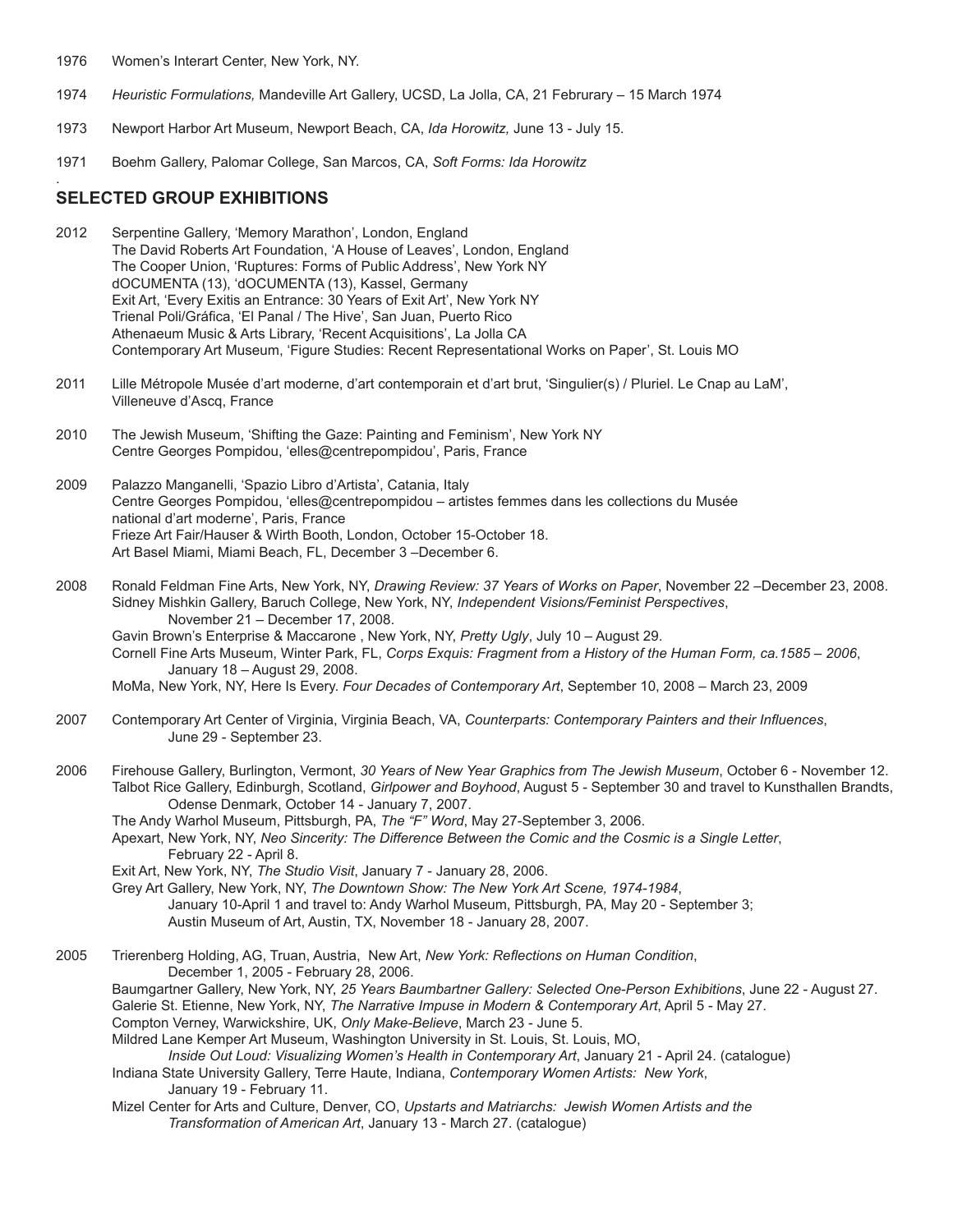- 2004 Parsons School of Design, New York, NY, *The Voting Booth Project*, October 8 November 15. National Academy of Design Museum, New York, NY, *179 Annual: An Invitational Exhibition of Contemporary American Art*, May 5 - June 20. Galerie St. Etienne, New York, NY, *Animals & Us: The Animal in Contemporary Art*, April 1 - May 22.
- 2003 Contemporary Arts Museum, Houston, TX, *Splat Boom Pow! The Influence of Comics in Contemporary Art*, April 13-June29, and travel to The Institute of Contemporary Art, Boston, MA, September 17, 2003-January 4, 2004; The Wexner Center for the Arts at Ohio State University, Columbus, OH, January 30-April 30, 2004; Henie Onstad kunstentet, Norway, June 3 - September 19, 2004. Ronald Feldman Fine Arts, New York, NY, *Ameri(c)an Dre@m*, February 22-April 5. (catalogue) Lowe Gallery, Santa Monica, CA, *Inaugural Group Show*, January 23 - February 16.
- 2002 Alysia Duckler Gallery, Portland, OR, *Toyland*, September 5-September 28. Ronald Feldman Fine Arts, New York, NY, *Season Review: Fall '01 - Spring '02*, June 20-August 2. Palazzo Reale, Milan, Italy, *New York Renaissance: Masterworks from the Whitney Museum of American Art,* March 20-September 15. (catalogue) Paule Anglim Gallery, San Francisco, CA, *Women Artists: Their Work and Influence, 1950s- 1970s*, January 9- February 2.

2001 Bernice Steinbaum Gallery, Miami, FL, *A Painting for Over the Sofa (that's not necessarily a painting)*, November 24 -December 29, and travel to Knoxville Museum of Art Knoxville, TN, January 11 - April 5, 2002; Walton Arts Center, Fayetteville, AR, April 19- June 14, 2002; William Patterson University, Wayne, NJ, September 6- October 18, 2002; Fuller Museum, Brockton, MA, January 3- March 28, 2003; Huntington Museum, Huntington, WV, December 5, 2003- January 30, 2004; Lakeview Museum, Peoria, IL, February 13- April 9, 2004; University of Nebraska, Lincoln, NE, September 10- October 8, 2004. Gallery of Contemporary Art, Lewis and Clark College, Portland, OR, *Strike! Printmakers as Social Critics*, September 6- October 21. Julie Saul Gallery, New York, NY, *Panic*, July 7- August 21. Zimmerli Art Museum, Rutgers University, New Brunswick, NJ, *Confrontations*, March 4- June 17. Williams College Museum of Art, Williams College, Williamstown, MA, *Pulling Prints: Modern and Contemporary Works from the Collection*, February 24- July 22. Fundacio Caixa Catalunya, Barcelona, Spain, *Humor and Rage*, January 29- April 23. (catalogue) 2000 Kagan Martos Gallery, New York, NY, *Toys*, December 12- January 30, 2001. Newhouse Center for Contemporary Art, Snug Harbor Cultural Center, Staten Island, NY, *The Figure: Another Side of Modernism*, June 4- January 14, 2001. San Francisco Center for the Book, *Back East: Artist's Books of the Northeast*, Summer 2000. 1999 Neuberger Museum of Art, Purchase College, State University of New York, Purchase, NY, *END PAPERS: 1890-1900 and 1990-2000*, December 15-May 15, 2000. Espai d'Art Contemporani de Castelló, Girona, Spain, *A Sangre y Fuego*, October 14-December 12. Thread Waxing Space, New York, NY, *Foul Play*, September 30-November 13.

- Whitney Museum of American Art, NY, *The American Century: Art and Culture, 1900-2000*,
	- September 23 January 23, 2000. (catalogue)
- George Adams Gallery, New York, NY, *Artists for Mumia 911*, September 9-25.
- 450 Broadway Gallery, New York, NY, *The Summer Show*, July 20-August 14.
- New Museum of Contemporary Art, New York, NY, *The Time of Our Lives*, July 15-October 17.
- Bronx Museum of the Arts, New York, NY, *Urban Mythologies: The Bronx Represented Since the 1960s*, April 8 September 5.
- 1998 Joseloff Gallery, University of Hartford, West Hartford, CT, *Extensions: Aspects of the Figure*, November 12 - January 17, 1999. The Arkansas Arts Center, Little Rock, AR, *National Drawing Invitational*, May 8-June 17. (catalogue) Kent Gallery, New York, NY, *A Delicate Condition*, March 14-April 25. Apex Art C.P., New York, NY, *Not For Sale: Feminism in the USA during the 1970's*, February 12-March 14.
- 1997 Milwaukee Art Museum, Milwaukee, WI, Milwaukee Art Museum Auction, October 19. Hebrew Union College-Jewish Institute of Religion, New York, NY, Rage/Resolution: From Family Violence to Healing in the Works of Israeli and American Women, September 17-January 30, 1998. Bard Center for Curatorial Studies, Annandale-on-Hudson, NY, *Ida Applebroog and Matt Mulligan*, April 26-May 24. The Gallery at Hastings-on-Hudson, NY, *The Figure Revisited*, Part 2, March 9 - April 20. The Nassau County Museum of Art, Roslyn Harbor, NY, *Feminine Image*, March 1, 1997. Ringling School of Art and Design, Sarasota, FL, *REAL (ist) WOMEN*, January 10-February 26.
- 1996 Freedman Gallery, Albright College, Readng , PA, *20/20: The Visionary Legacy of Doris Chanin Freedman*, October 25-December 13. Kemper Museum of Contemporary Art and Design, Kansas City, MO, *Reality Bites*, May 6-June 23. Koplin Gallery, Los Angeles, CA, *Figure Heads & Red Herrings,* May 4-June 22.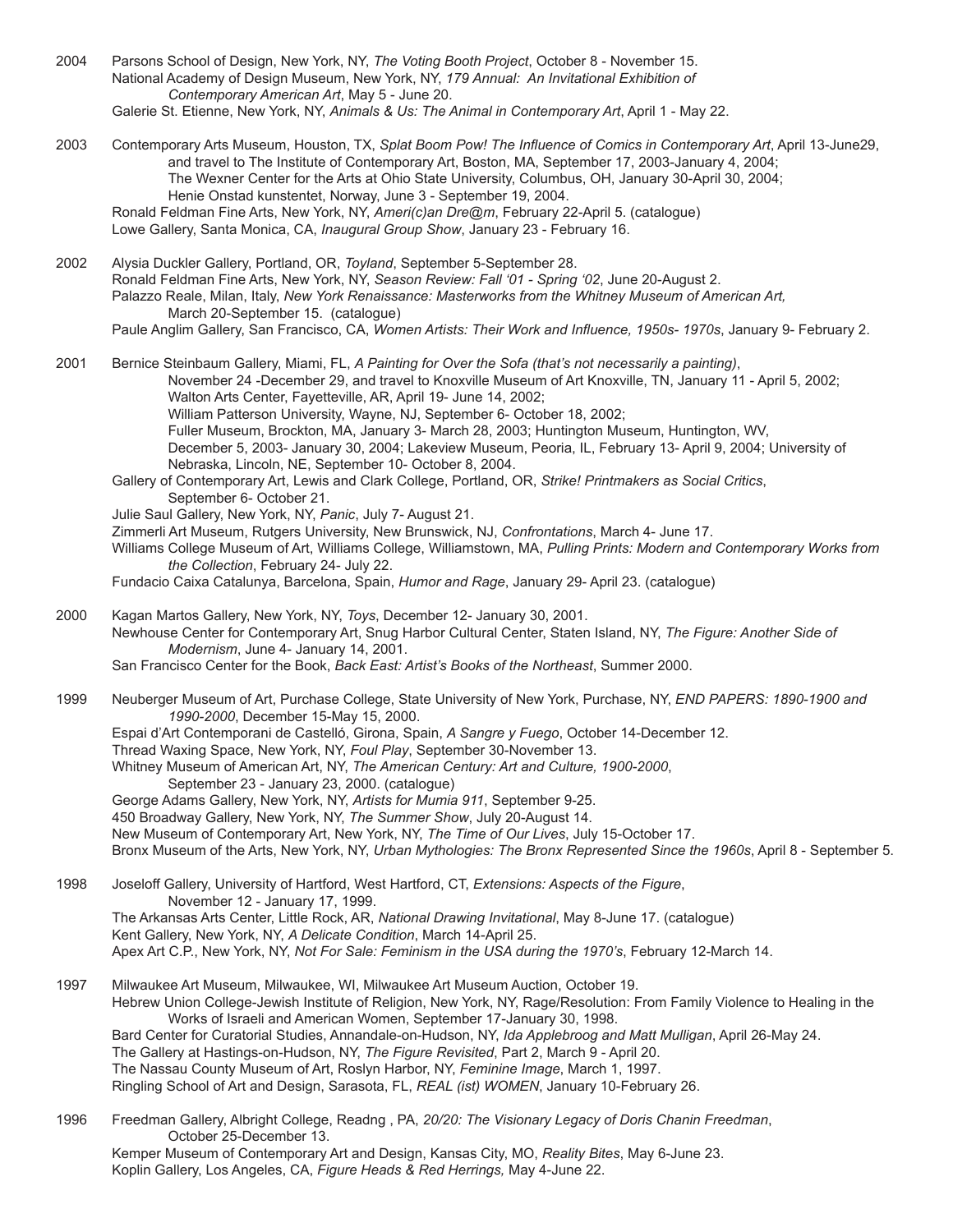Thomas Segal Gallery, Boston, MA, *1976-1996 Twenty Years in Boston*, April 20-June 20. Duke University Museum of Art, Durham, NC, Interstices: *A(a)rt the A(a)rtist and the A(a)udience*, April 12-May 25. University Galleries, Illinois State University, Normal, IL, *Frankenstein (In Normal)*, January 23-February 25. Ronald Feldman Fine Arts, New York, NY, *Withdrawing*, January 13-February 17.

1995 ACA Galleries, New York, NY, *Voices of Conscience*, December 13-January 27, 1996. Exit Art/The First World, New York, NY, *Imaginary Beings*, December 2-January 27, 1996. Ms. Foundation for Women, New York, NY, *Mothers and Daughters in Art*, November 3-January. The New York Studio School, New York, NY, *Image and Eye: The Art of Goya & Picasso*, October 24. ARTWALK, Coalition for the Homeless, New York, NY, *ARTWALK Auction*, October 14. Milwaukee Art Museum, Milwaukee, WI, *25 Americans: Painting in the 90's*, September 8-November 12. Lehman College Art Gallery, Bronx, NY, *The Art of Justice, Part II*, August 1-October 27. Randolph Street Gallery, Chicago, IL, *Wallflower,* April 21-May 27. The New Museum of Contemporary Art, New York, NY, *Human/Nature*, April 20-May 18. Burchfield-Penny Art Center, Buffalo, NY, *Alternatives: 20 Years of Hallwalls Contemporary Arts Center 1975-1995*, April 8-June 17. Museum of Contemporary Art/Finnish National Gallery, Helsinki, Finland, *ARS 95 Helsinki*, February 11-May 28. Fine Arts Center, University of Massachusetts, Amherst, MA, *Imperfect Exhibition*, February 9-April 15, and travel to Tyler Galleries, Tyler School of Art, Philadelphia, PA. (catalogue)

1994 Gallery 400, School of Art and Design, The University of Illinois at Chicago, Chicago, IL, *More Than Real*, December 15-February 28, 1995.

NGBK Galerie, Kunstamt Kreuzberg/Bethanien urd Schwules Museum, Berlin, Germany, *Gewalt/Geschafte*, December 10-February 2, 1995.

The Newhouse Center for Contemporary Art, Snug Harbor Cultural Center, Staten Island, NY, *Relatively Speaking: Mothers and Daughters in Art*, November 6-January 8, 1995; and travel to, Rockford

- Museum of Art, Rockford, IL, August 13-September 24, 1995; Emily Lowe Gallery, Hofstra Museum, Hofstra University, Hempstead, NY, November-December, 1996.
- Exit Art, New York, NY, *...It's How You Play the Game*, November 5-February 11, 1995.

Institute of Contemporary Art, Boston, MA, *Elvis + Marilyn*, 2 X Immortal, organized by Dennis Barrie & Associates, November 2-January 8, 1995, and travel to Contemporary Art Museum, Houston, TX, February 4-March 26; Mint Museum of Art, Charlotte, NC, April 15-June 30; Cleveland Museum of Art, Cleveland, OH, August 2-September 23; New York Historical Society, New York, NY, October 15-January 8, 1996; Philbrook Academy, Tulsa, OK, April 13- June 3; Columbus Museum of Art, Columbus, OH, June 22-August 19; Tennessee State Museum, Nashville, TN, September 7-November 3; San Jose Museum of Art, San Jose, CA, November 23-January 30, 1997; Honolulu Academy of Art, Honolulu, HI, April 16-June 8, 1997.

Islip Art Museum, East Islip, NY, *Riddle of the Sphinx*, October 5-November 20.

Irish Museum of Modern Art, Dublin, Ireland, September 24-November 27.

The College of Wooster Art Museum, Wooster, OH, *Prints from Solo Impression, Inc.*, August 24-October 9.

Sarah Moody Gallery of Art, University of Alabama, Tuscaloosa, AL, *Selections from the Permanent Collection*, July 22-August 19, 1994.

Ueno Royal Museum, Tokyo, Japan, *Against All Odds: The Healing Powers of Art*, June 17-25, and travel to The Hanoke Open-Air Museum, Tokyo, Japan, July 13-August 14.

Sonnabend Gallery, New York, NY, *Three Degrees of Separation: Independent Curators Incorporated Benefit Exhibition and Sale*, May 19-June 25.

Monique Knowlton Gallery/Kent, Kent Square Station, CT, *The Domestic Landscape*, April 23-May 19. Galerie de L'Ecole des Beaux-Arts de Lorient, *Le Temps d'un Dessin*, March 16-April 6. James Corcoran Gallery, Santa Monica, CA, *Animal Farm*, January 15-February 26.

1993 Haus der Kunst Munich, Munich, Germany, Widerstand - *Denkbilder fur die Zukunft*, December 10-February 20, 1994. The Contemporary Arts Center, Cincinnati, OH, *Figure as Fiction*, December 4-January 23, 1994. Grey Art Gallery, New York University, New York, NY, *Brief Encounters: Meetings in Art*, November 8-December 18. Arthur Sackler Gallery at the Grand Opera & Orchestra, Stamford, CT, *Bluebeard*, November 3-7. (catalogue) Corcoran Gallery, Washington, DC, *43rd Biennial Exhibition of Contemporary Painting*, October 30-January 2, 1994. Museum of Contemporary Art, Chicago, IL, *11th Annual Benefit Auction*, October 8-13. (catalogue) The National Museum of Women in the Arts, Washington, DC, *Establishing the Legacy*, September 1-September 1, 1994. Ronald Feldman Fine Arts, New York, NY, *Summer '93*, June 21-August 20. Phyllis Kind Gallery, New York, NY, *M'Aidez/Mayday*, May 1-June 12. Kunstverein Munich, Munich, Germany, *Die Arena des Privaten*, March 24-May 9. (catalogue) Museum am Ostwall, Dortmund, Germany, *Subversion des Lachens*, March 14-April 18. (catalogue) Exit Art, New York, NY, *1920*, March 6-April 17. The Whitney Museum, New York, NY, *The Whitney Biennial*, March 4-June 13. (catalogue) Tweed Gallery, New York, NY, *City Commission on the Status of Women, New York, Women's Art, Women's Lives, Women's Issues*, March 1-31.

Castle Gallery, College of New Rochelle, New Rochelle, NY, *My/ Self: Your/ Other*, February 12-April 4. Richard Anderson Gallery, New York, NY, *Songs of Retribution*, January 15-February, curated by Nancy Spero.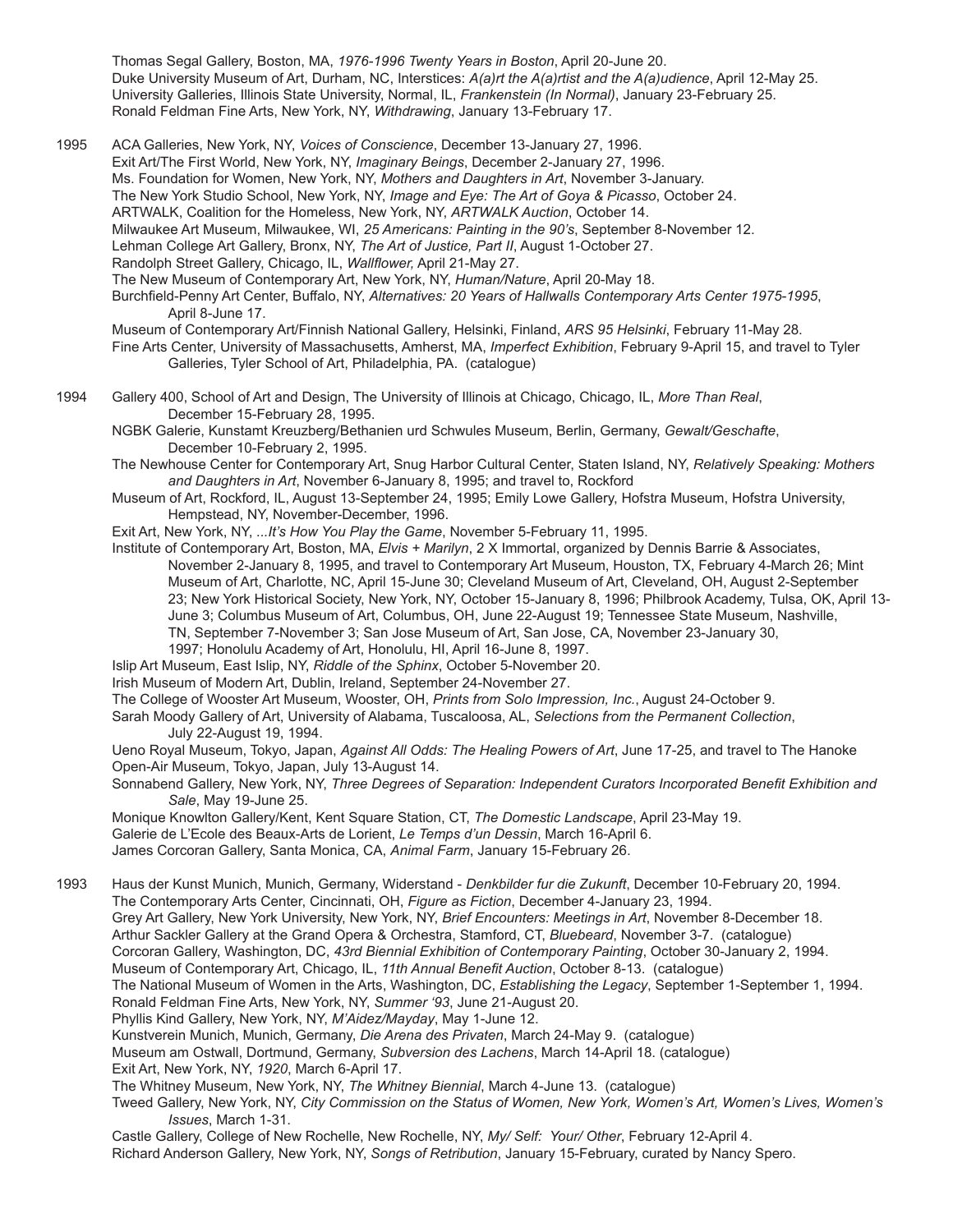1992 Artspace, Jersey City State College, Jersey City, NJ, *...by foul subtraction*, December 2-24. Alternative Museum, New York, NY, *10: Artist as Catalyst*, November 21-February 12, 1993. Frankel Nathanson Gallery, Maplewood NJ, *Prints*, November 14-December 5. Tel Aviv Museum of Art, Tel Aviv, Israel, *Not For Sale*, October 22-December 27. Los Angeles County Museum of Art, Los Angeles, CA, *Parallel Visions: Modern Artists and Outsider Art*, October 15-31. Jersey City Museum, Jersey City, NJ, *Promises: Election Dreams and Desires, Fears and Nightmares*, August 26-November 7. New Langston Arts, San Francisco, CA, *The Abortion Project*, August 4-29. Museé d'Art Contemporain, Montreal, Canada, *Pour La Suite Du Monde*, May 26-October 11. P.S.1 Museum, Long Island City, NY, *Slow Art - Painting in New York Now*, April 26-June 21. Newport Harbor Art Museum, Newport Beach, CA, *Devil on the Stairs*, April 17-June 21. The William Benton Museum of Art, The University of Connecticut, Storrs, CT, *Empowering the Viewer: Art, Politics and Community*, January 21-March 6; Temple University, Philadelphia, PA, September 2-October 2. The National Museum of Women in the Arts, Washington, D.C., *Presswork: The Art of Women Printmakers*, Minnesota, Minneapolis, MN, January 9-March 14, 1992; Elvejem Museum of Art, University of Wisconsin, Madison, WI, June 21-August 16; Atlanta College of Art, Woodruff Arts Center, December 6-January 17, 1993; The Butler Institute of American Art, Youngstown, OH, April 11-May 23; Federal Reserve Bank Fine Arts Gallery, Kansas City, MO, August 15-September 26; Edwin A. Ulrich Museum of Art, Wichita State University, Wichita, KS, October 17-November 28; Portsmouth Museums, Portsmouth Community Arts Center, Portsmouth, VA, December 19-January 30, 1994; Spiva Arts Center, Joplin, MO, August 28- October 9; Elvehjem Museum of Art, University of Wisconsin-Madison, June 24-August 16. (catalogue) 1991 Philippe Briet Gallery, New York, NY, *Domenikos Theotokopoulos: A Dialogue*, December 5-January 25, 1992. American Academy and Institute of Arts and Letters, New York, NY, *43rd Annual Academy-Institute Purchase Exhibition*, November 12-December 8. Exit Art, New York, NY, *The Hybrid State*, November 2-December 14. Ecole d'Architecture de Normandie, Rouen, France, *Denonciation*, October 18-December 18. ICA, Philadelphia, PA, *Devil on the Stairs: Looking Back on the Eighties*, October 4-January 5, 1992; The Victoria and Albert Museum, London, England, *Postmodern Prints*, July 17-October 27. The Aldrich Museum of Contemporary Art, Ridgefield, CT, *The Art of Advocacy*, May 18-September 22. The Oakland Museum, Oakland, CA, *De-Persona*, May 18-September 22. (catalogue) IMAGE Film and Video Center, Atlanta, GA, *Atlanta Film and Video Festival*, May 8-12. Anne Plumb Gallery, New York, NY, *Show of Strength*, April 27-May 4. The Whitney Museum, New York, NY, *The Whitney Biennial*, April 19-June 22 (Film and Video Section). (catalogue) Newport Harbor Art Museum, Newport Beach, CA, April 16-June 21. (catalogue) Simon Watson Gallery, New York, NY, *The Abortion Project*, March 30-April 27. The Cultural Space, New York, NY, *World Disorder*, February 16-March 16. Museum of Modern Art, New York, NY, *Myths*, video exhibition, January. 1990 Real Artways, Hartford, CT, *Fifteen Years of Raw*, December 7-January 26, 1991. Tyler Art Gallery, State University of New York at Oswego, NY, *Soho in Oswego: New York Art 1990!*, November 30-December 16. Bavarian State Collection of Paintings, Munich, Germany, *Prospects: Selected Work from the Collection and Possible Acquisitions*, November 30-January 27, 1991 (curated by Carla Schulz-Hoffman). (catalogue) The Cooper Union, New York, NY, *Broken Rifles*, October 23-November 17. The Forum Gallery, Jamestown Community College, Jamestown, NY, *Aging: The Process, the Perception*, September 14- October 27; Art Gallery, Towson State University, Towson, MD, Sept. 12-Oct. 5, 1991; The Continental Art Gallery, Continental Insurance Co., New York, NY, Oct. 30-Nov. 26; Tyler Art Gallery, SUNY Oswego, Oswego, NY, February 28-March 29, 1992. (catalogue) University Art Gallery, University at Albany, SUNY, NY, *Selected 1990 NYFA Fellowship Award Recipients in Painting*, September 5-November 18. Milwaukee Art Museum, Milwaulkee, WI, *Word as Image: American Art 1960-1990*, June 15-August 26; Oklahoma City Art Museum, Oklahoma City, OK, November 17-February 2, 1991; Contemporary Arts Museum, Houston, TX, February 23-May 12. (catalogue) Barbara Fendrick Gallery, New York, NY, *Flaneur,* Flaneuse: Out for a Stroll, May 4-June 2. Museum of Contemporary Hispanic Art collaborating with The New Museum and the Studio Museum of Harlem, New York, NY, *The Decade Show*, April 23-September 7. (catalogue) Haggerty Museum of Art, Marquette University, Milwaukee, WI, *Images of Death in Contemporary Art*, March 22-June 3. (catalogue) American Academy & Institute of Arts and Letters, New York, NY, *Invitational Exhibition of Painting & Sculpture*, March 5-May 1.

Walter Phillips Gallery, Alberta, Canada, *Heroics: A Critical View*, February 2-28. (catalogue)

1989 Artworks Gallery, Hartford, CT, *Mythic Moderns*, December 8-January 6, 1990. Pratt Manhattan Gallery, Pratt Institute, New York, NY, November 12-December 31; Schafler Gallery, Brooklyn, NY, January 24-February 24, 1989, *Fantasists' REALITIES*. Rhode Island School of Design, Providence, RI, Museum of Art, *New Visions of the Apocalypse*, November 11-February 19. (catalogue)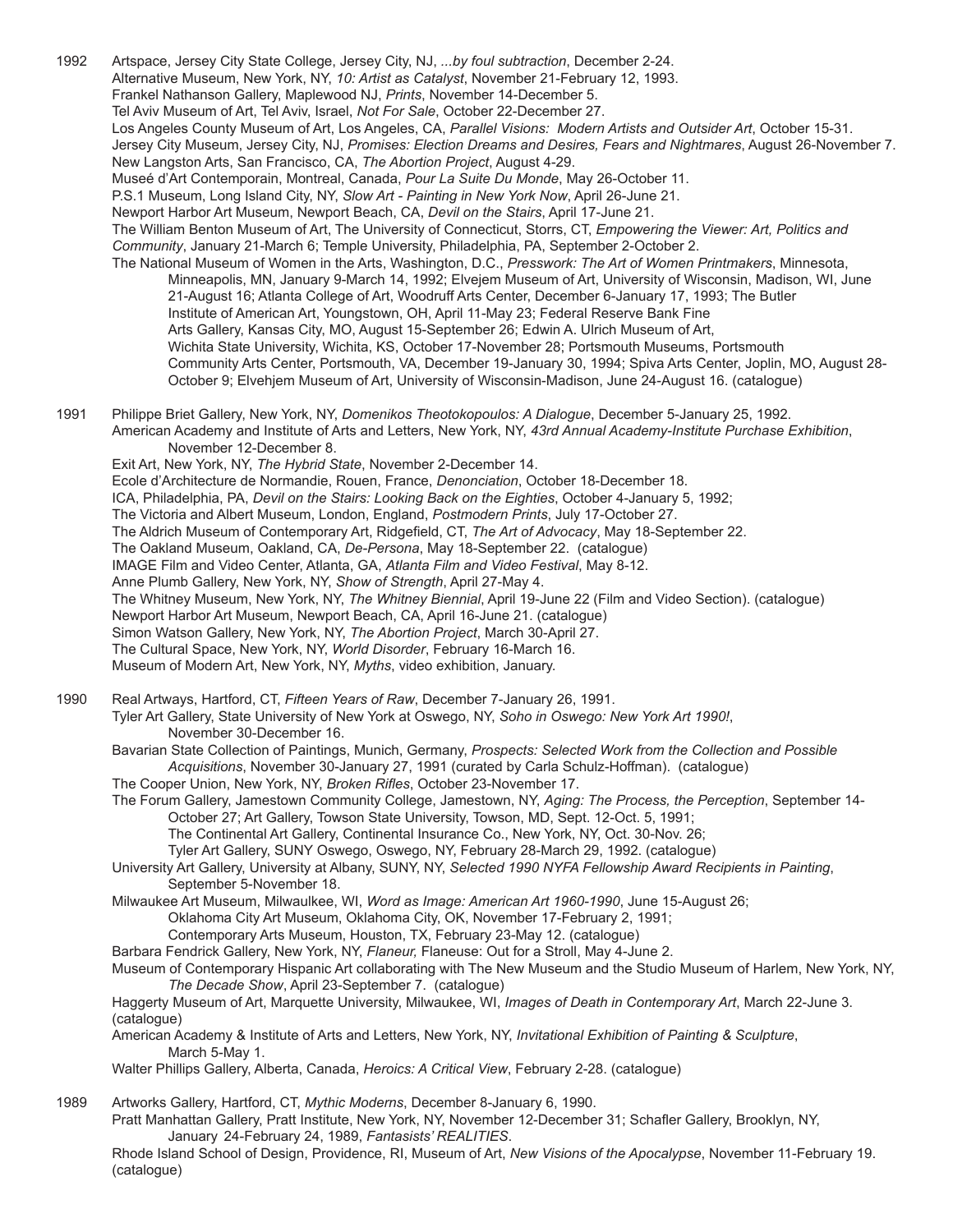The New Museum of Contemporary Art, New York, NY, Benefit Auction Exhibition, April 26-May 1. Lehman College Art Gallery, Bronx, NY, *The Bronx Celebrates: Word/Image*, March 30 - May 6. Cincinnati Art Museum, Cincinnati, OH, *Making Their Mark: Women Artists Today, A Documentary Survey, 1970-1985*, February 15- April 2; New Orleans Museum of Art, May 6-June 18; Denver Art Museum, July 15-September 10; Pennsylvania Academy of Fine Arts, October 18 - January 3, 1990. (catalogue)

1988 Steven Scott Gallery, Baltimore, MD, *Not So Naive: Six Women Artists*, November 1-26. General Electric Corp., Fairfield, CT, *Figuration*, curated by the Art Lending Service of the Museum of Modern Art, June-August.

Marlborough Gallery, New York, NY, *Visions/Revisions: Contemporary Representation*, April 28-May 28. (catalogue) Adelphia Foundation, San Francisco, CA, *Benefit Auction for South Africa,* April 10. Greenville County Museum of Art, Greenville, SC, *Just Like a Woman*, March 15-May 15. (catalogue) The QCC Gallery, City University of New York, NY, *The Politics of Gender*, March 6-31. (catalogue) Walter Phillips Gallery, Banff Centre, Alberta, Canada, *Heroics: a Critical View*, February 2-28. (catalogue) Museum of Modern Art, New York, NY, *Committed to Print*, January 31-April 19. (catalogue) Exit Art, New York, NY, *The Social Club*, January 9-February 13.

1987 The Weatherspoon Gallery, University of North Carolina at Greensboro, Greensboro, NC, *Art on Paper*, November 15-December 13.

All Art Forum Thomas, Munchen, West Germany, *Documenta - Auslese '87*, October 15-December 13.

- Plaza Gallery, Bank of America, San Francisco, CA, *Art & The Law*, August 3-August 14; Albrecht Art Museum, St. Joseph, MO, August 25-September 27; Muscarelle Art Museum, College of William & Mary, Williamsburg, VA, November 21- January 17, 1988; Minnesota Museum of Art, St. Paul, MN, February 5-April 3, 1988. (catalogue)
- *Morality Tales: History Painting in the 1980s*, organized by Independent Curators International, curated by Tom Sokolowski, July-September 1989, and travel. (catalogue)
- *Documenta 8*, Kassel, West Germany, June 12-September 20. (catalogue)

*Art Against AIDS*, various galleries, organized by Livet/Reichard, New York, NY, auction June 6, exhibition May to December. (catalogue)

Emily Sorkin Gallery, New York, NY, *Appearances 10th Anniversary and Benefit Show*, May 19-June 6.

Whitney Museum of American Art at Philip Morris, New York, NY, *The Viewer as Voyeur*, April 30-July 8. (catalogue)

Whitney Museum of American Art, Fairfield County, NY, *Contemporary Diptychs: The New Shape of Content*, March 20-May 27. (catalogue)

Washington Project for the Arts, Washington, DC, *Some Like It Hot*, March 19-May 6. (brochure)

Hallwalls, Buffalo, NY, *Floating Values*, March 18-May 27.

The Chrysler Museum, Norfolk, VA, *Contemporary Drawing: Motions and Arrested Motion*, January 26-March 6.

Museum of Contemporary Hispanic Art, New York, NY, *Connections-Connexus*, January 8-February 8.

General Electric Corp., Fairfield, CT, *Contemporary Environment*, organized by the Art Advisory Service of the Museum of Modern Art, January-April.

1986 Museum of Art, Rhode Island School of Design, Providence, RI, *Art For Your Collection*, December.

Ohio State University Gallery of Fine Arts, Columbus, OH, *RAPE*, November 7-December 6 and touring under the auspices of Opportunities for the Arts (curated by Barbara Kruger, Jenny Holzer and Susan Brownmiller). (catalogue)

Cleveland State University Art Gallery, Cleveland, OH, *Social Structures*, November 7-December 12.

Museum of Contemporary Art, Chicago, IL, *Artists Books and Recordings,* September 20-September 28.

- Leo Castelli, Barbara Gladstone, John Weber, Paula Cooper, New York, NY, Law and Order Show, benefit for the Center for Constitutional Rights, September 19-27.
- Barney's, in cooperation with the Cooper Hewitt Museum, New York, NY, *The Embellishment of the Statue of Liberty*, June 30-August 1.

Museum of Contemporary Art, Chicago, IL, *T-Shirts by Artists*, June 17-29.

CDS Gallery, New York, NY, *Artists Choose Artists IV*, April 3-May 3.

- Linda Farris Gallery, Current, Seattle, WA, March 13-April 13.
- Hillwood Art Gallery, C.W. Post, Long Island University, NY, *Drawing in Situ*, March 12- April 4. (catalogue)
- Museum of Modern Art, New York, NY, *Recent Acquisitions*, March.
- University Art Gallery, San Diego State, San Diego, CA, *Verbally Charged Images*, February-March.

Museum of Art, Fort Lauderdale, FL, *An American Renaissance: Painting and Sculpture Since 1940*, January 12-March 30, and travel to Princeton University, Princeton, NJ.

- City Gallery, City Department of Cultural Affairs, New York, NY, *1986: Celebration of Arts Apprenticeship Program*, January-March.
- Rhode Island School of Design, Museum of Art, Providence, RI, *Life in the Big City: Contemporary Artistic Responses to the Urban Environment*, January-February. (catalogue)
- 1985 Nexus Contemporary Art Center, Atlanta, GA, *Public Art: A Blunt Instrument*, November, and travel (organized by Ronald Jones).
	- Ronald Feldman Fine Arts, New York, NY, *Fashion Moda Benefit,* November.
	- Edith C. Blum Art Institute, Bard College, Annandale-on-Hudson, NY, *Out of the Ooo Cloud: Artists Salute the Return of Halley's Comet*, November-February 1986.
	- The Guerrilla Girls at the Palladium, New York, NY, October.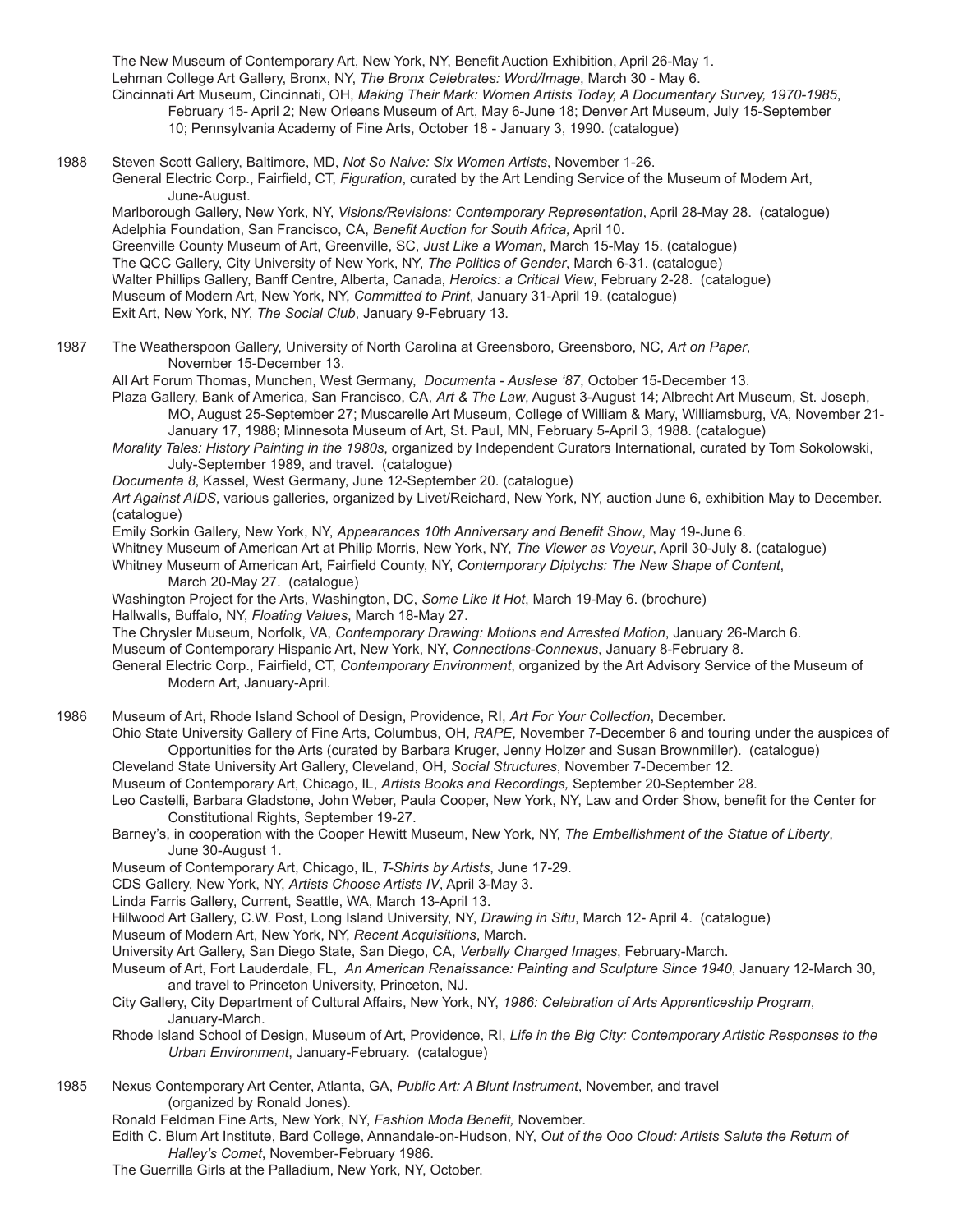Johnson & Johnson Corporate Headquarters, New Brunswick, NJ, *Aspects of American Painting: Recent Contemporary Art,* September-November.

Queensborough College, NY, *The Parodic Power of Popular Imagery,* March; Albright College, Reading, PA, May-June. (catalogue)

Herron Gallery, Indianapolis Center for Contemporary Art, Indiana University, *The Big Car Show: Contemporary Visions of the Automobile*, May 11-June 22. (catalogue)

Galerie Glendon, Toronto, Canada, *Ida Applebroog and Jana Sterbak*, February-March.

Art City, New York, NY, *Male Sexuality: Expressions and Perceptions*, February-March.

- 1984 The Ackland Art Museum, University of North Carolina, Chapel Hill, NC, *Prints: The State of the Art*, December-January 1985. The Freedman Gallery, Albright College, Reading, PA, *The First Decade*, November 23-December 31, 1985. Weatherspoon Art Gallery, University of North Carolina, Greensboro, NC, *Art on Paper*, November-December (curated by Barry Rosen).
	- University Gallery, Fine Arts Center, University of Massachusetts, Amherst, MA, *Domestic Tales*, November-December (curated by Helaine Posner). (catalogue)
	- Museo Tamayo, Mexico City, Mexico, *La Narrative Internacional de Hoy*, October 30-January 2, 1985; P.S. 1 Institute for Art & Urban Resources, Long Island City, NY, March-May 1985 (curated by Robert Littman). (catalogue)
	- Baltimore Museum of Art, Baltimore, MD, *Twentieth Century American Artists*, October-November.
	- General Electric, Fairfield, CT, *Artwork of the Last Ten Years*, curated by the Museum of Modern Art Lending Service, September-December.
	- Palm Springs Desert Museum, Palm Springs, CA, *Narrative Sculpture*.
	- Museum of Modern Art Advisory Service at the Freeport-McMoran Corp., Pan Am Building, New York, NY, *Selections: Art Since 1945*, June-September.
	- The Museum of Modern Art, New York, NY, *An International Survey of Recent Painting and Sculpture*, May-August (curated by Kynaston McShine). (catalogue)
	- Verbally Charged Images (curated by Nina Felshin through Independent Curators, Inc.), Queens Museum, Flushing, NY, April 28-June 10; USF Galleries, University of South Florida, Tampa, FL, Sept. 21-Nov. 2; University Art Gallery, San Diego State University, Feb. 2-March 2, 1985; Art Gallery, California State College, San Bernadino, CA, April 10- May 8. (catalogue)
	- Bruce Velick Gallery, San Francisco, CA, *Religion: 1984*, April-May.
	- Mount Holyoke College Art Museum and the University Gallery at the University of Massachusetts, Amherst, MA, *Apocalyptic Visions: The Shadow of the Bomb*, March-October. (catalogue)
	- Sidney Janis Gallery, New York, NY, *A Celebration of American Women Artists, Part II: The Recent Generation*, February-March.
	- Institute for Art & Urban Resources at P.S.1, Queens, New York, NY, *Artist's Call Against U.S. Intervention in Central America*, January-March (curated by Timothy Rollins).
	- Bronx Museum of the Arts, New York, NY, Words *(= /=) Pictures*, January-March.
- 1983 Gallery of Contemporary Art, Cleveland, OH. *Art at Progressive: Prints from a Corporate Collection*, December 2-January 7, 1984. (catalogue)
	- The Brooklyn Museum, New York, NY, *The American Artist as Printmaker*, October-January 1984. (catalogue) Group Material, New York, NY, Subculture, September.
	- Bodies and Souls, organized by the Artists Choice Museum for exhibition in 11 galleries on 57th Street. Applebroog at Midtown Gallery, New York, NY, September.
	- Municipal Art Society, New York, NY, *Keeping Culture Alive in New York The Need for Artists' Housing*, August-September. Tweed Arts Group, Plainfield, NJ, *The Punch Line*, July-August (curated by June Wilson).
	- Barbara Gladstone Gallery, New York, NY, *State of the Art: New Social Commentary*, June-July.

Ohio State University, Columbus, OH, *All's Fair: Love and War in New Feminist Art,* June-July (curated by Lucy Lippard). *Window Shopping*, organized by Margo Rush and Kay Rosen, May-June.

Nexus Gallery, Atlanta, GA, *What Artists Have to Say About Nuclear War*, May-June.

Hirshhorn Museum and Sculpture Garden, Washington, DC, *Directions 83*, March 10-May 15. (catalogue) Freedman Gallery, Albright College, Reading, PA, *Day In/Day Out: Ordinary Life as a Source for Art*, March-April. Ronald Feldman Fine Arts, New York, NY, *1984-A Preview,* January 26-March 12. (catalogue)

- 1982 Ben Shahn Galleries, William Paterson College of New Jersey, Wayne, NJ, *Anti-Apocalypse: Artists Respond to the Nuclear Peril*, September-October. Ronald Feldman Fine Arts, New York, NY (in conjunction with The Village Voice), *The Atomic Salon*, June 9-July 2. Bonner Kunstverein, Bonn, West Germany, *Erotik in der Kunst*. Creative Time, New York, NY, *Projects at the Chamber*. (catalogue by Nancy Princenthal) The Museum Gallery, White Plains Public Library, New York, NY, *Stories Your Mother Never Told You*, March-May.
- 1981 Kathryn Markel Gallery, New York, NY, *Narratives,* July-September. Grace Borgenicht Gallery, New York, NY, *Episodes*, June-July. (catalogue) Tyler University, Philadelphia, PA, *New Sculpture*.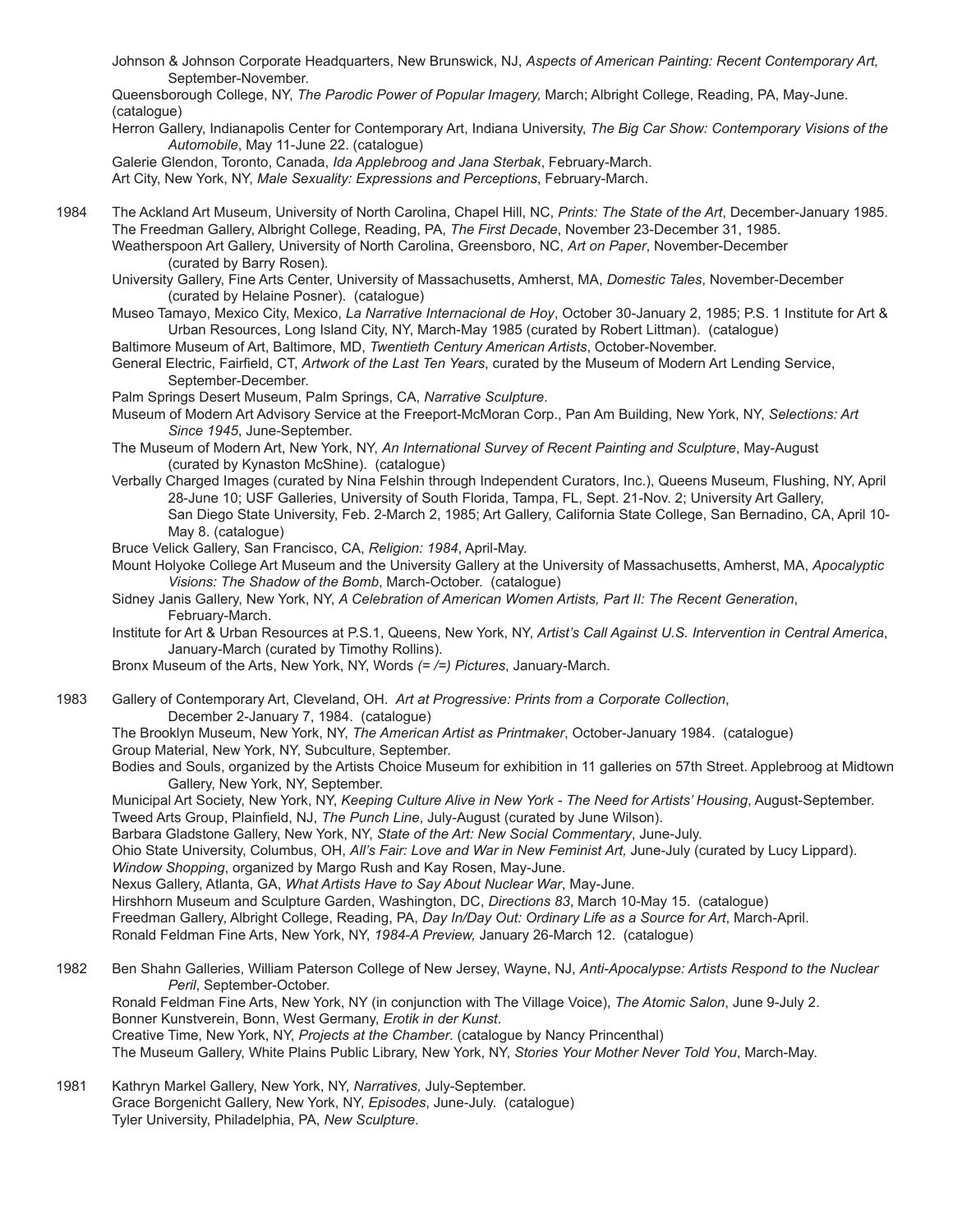- National Women's Hall of Fame, Seneca Falls, NY, *Home Work: The Domestic Environment Reflected in Work by Contemporary Women Artists*, May 10-September 10; Joe and Emily Lowe Art Gallery, Syracuse University, New York, NY, September 27-November 2; Amelie A. Wallace Gallery, SUNY/Old Wesbury, New York, February- April 1982. (catalogue)
- 1980 Indianapolis Museum of Art, Indianapolis, IN, *Painting and Sculpture Today*, 1980 Biennale. (catalogue) O.I.A, *A,E,(Eye), O, U, and sometimes Why,* New York, NY, May 15 - June 31.
- 1979 Hudson River Museum, Yonkers, NY, *Supershow!*, Independent Curators (curated by Susan Sollins), and travel to Landmark Center, St. Paul, MN; The Center for Fine Arts, Mesa, AZ; The New Gallery, Cleveland, OH. Halle fur International Neue Kunst (INK), Zurich, Switzerland, *With a Certain Smile* (curated by Konrad Fischer). Sesta Biennalle Internazionale della Grafica d'Arte, Florence, Italy.
- 1977 Institute for Art and Urban Resources at P.S. 1, Long Island City, NY, *The Proscenium: The Staged Words of Ida Applebroog, Manny Farber and Patricia Patterson.* Contemporary Arts Museum, Houston, TX, *American Narrative/Story Art: 1967-1977*. (catalogue)
- 1975 State University College, Potsdam, NY, *Abstraction: Alive and Well.*
- 1973 Sarah Lawrence College, Bronxville, NY, *In Spaces.* (catalogue with text by Mary Delahoyd) Max Hutchinson Gallery, New York, NY, *From the Ceiling - Three American Sculptors.*
- 1972 Long Beach Art Museum, Long Beach, CA, *Invisible/Visible*. (catalogue by Judy Chicago and Debra Frankel)
- 1971 Pasadena Art Museum, *Pasadena*, CA, Design XI.
- 1970 Fine Arts Museum, San Diego, CA, *South 8*.

# **ARTIST'S BOOKS**

*Galileo Works*, 1977, Self Published. *Dyspepsia Works*, 1979, Self Published. *Blue Books*, 1981, Self Published.

# **ARTIST'S VIDEOS**

*Lunch Hour Tapes,* 1977, 25 minutes. *It's No Use Alberto,* 1978, 23 minutes. *Belladonna*, 1989, 12 minutes (with Beth B).

## **BIBLIOGRAPHY**

Monographs and Individual Exhibition Catalogues

Ida Applebroog: Monalisa. Julia Bryan-Wilson, London: Hauser & Wirth, 2009 *Art at the Edge: Ida Applebroog.* Essay by Susan Krane. Atlanta, Georgia: High Museum of Art, 1989. *Ida Applebroog.* Essay by Brigitte Reinhardt, Annelie Pohlen, Robert Storr, Carla Schulz-Hoffmann. Ulm, Bonn, and Berlin, Germany: Ulmer Museum, Bonner Kunstverein and RealismusStudio de Neuen Gasellschaft fur Bildende Kunst, 1991. *Ida Applebroog.* Tokyo, Japan: Seibu, Seed Hall, 1990. *Ida Applebroog*. Essays by Ronald Feldman, Carrie Rickey, Lucy R. Lippard, Linda R. McGreevy, Carter Ratcliff. New York, NY: Ronald Feldman Fine Arts, 1987. *Ida Applebroog.* Essay by Thomas W. Sokolowski. Venice, Italy: Galleria del Cavallino, 1981. *Ida Applebroog.* Essay by Evelyn Apgar. New Brunswick, NJ: Douglass College, 1981. *Ida Applebroog: Are You Bleeding Yet?* Edited by Benjamin Lignel. Brooklyn, NY: la maison Red, 2002. *Ida Applebroog: Happy Families, A Fifteen-Year Survey.* Essays by Marilyn Zeitlin, Thomas Sokolowski and Lowery Sims Houston, Texas: Contemporary Arts Museum, 1990. *Ida Applebroog: Innocence versus Realite.* Essay by Terrie Sultan. Paris, France: Galerie Nathalie Pariente, 1998. *Ida Applebroog/Matrix 96.* Essay by Andrea Miller-Keller. Hartford, Connecticut: Wadsworth Atheneum, 1987. *Ida Applebroog, Nostrums, Belladona.* Essay by Carlo McCormick. New York, NY: Ronald Feldman Fine Arts, 1989. Ida Applebroog: Nothing Personal, Paintings 1987-1997. Essays by Terrie Sultan, Arthur Danto & Dorothy Allison. Washington, D.C.: The Corcoran Gallery of Art, 1998. *Investigations 16: Ida Applebroog.* Essay by Judith Tannenbaum. Philadelphia, PA: Philadelphia Institute of Contemporary Art, University of Pennsylvania, 1986.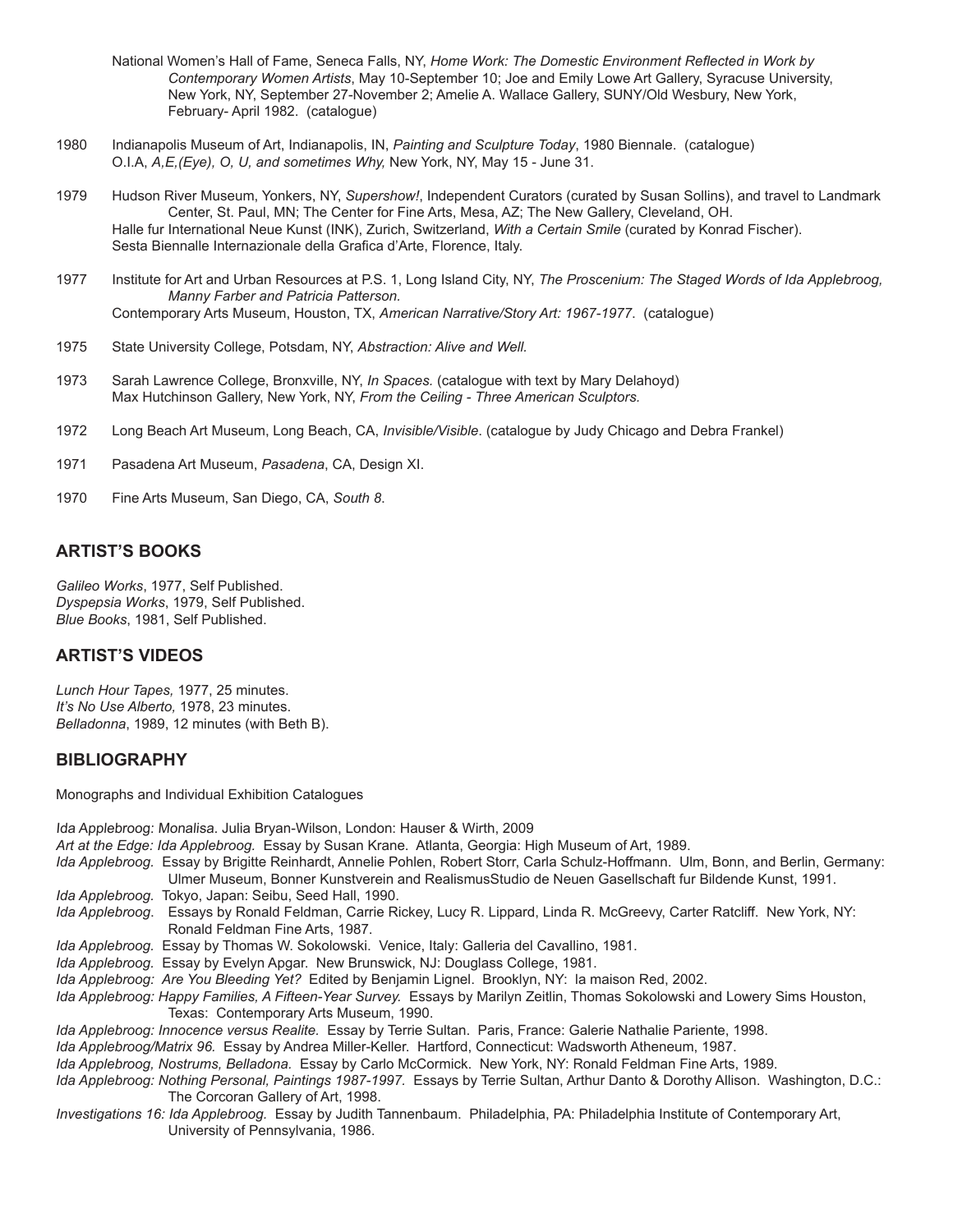## **Video**

*Studio Visit*, Public Eye Productions, Music by Jim Coleman, 2005 *Art 21: Art in the Twenty-First Century* (season 3) PBS, 2005.

# **Group Exhibition Catalogues**

*50 Jahre/Years Documenta 1955-2005, Archive in Motion.* Edited by Michael Glassmeier and Karin Stengel. Göttingen, Germany: Steidl, 2005.

*1984 - The Show.* Edited by Sean Elwood. New York, NY: Ronald Feldman Fine Arts, 1984.

*1991 Biennial Exhibition Whitney Museum of American Art.* Essays by Lisa Phillips, Richard Armstrong. New York, NY: Whitney Museum of American Art, 1991.

*1993 Biennial Exhibition Whitney Museum of American Art.* Essays by Elisabeth Sussman, Thelma Golden, John G. Hanhardt, Lisa Phillips. New York, NY: Whitney Museum of American Art in association with Harry N. Abrams, Inc., 1993.

*Against All Odds: The Powers of the Healing.* Hakone, Japan: The Ueno Royal Museum, 1994.

*Aging: The Process, the Perception.* Essay by Dan R. Talley. Jamestown, NY: The Forum Gallery,

Jamestown Community College, 1990.

*Ameri(c)an Dre@m.* New York, NY: Ronald Feldman Fine Arts, 2003.

*American Narrative/Story Art: 1967-1977.* Essay by Paul Schimmel. Houston, TX: Contemporary Arts Museum, 1977.

*An American Renaissance: Painting and Sculpture Since 1940.* Essay by Sam Hunter. Fort Lauderdale, FL: Museum of Art 1987.

*An International Survey of Recent Painting and Sculpture.* Essay by Kynaston McShine. New York, NY: The Museum of Modern Art, 1984.

*Apocalyptic Visions: The Shadow of the Bomb.* Essay by Sally Yard. South Hadley, MA: Mount Holyoke College Art Museum, 1984. *Art and the Law.* St. Paul, MN: The West Publishing Co., 1987.

Art at Progressive: Prints from a Corporate Collection. Essay by Janus Small. Cleveland, OH:

The New Gallery of Contemporary Art, 1983.

*Contemporary Art and Multicultural Education.* Edited by Susan Cahan and Zoya Kocur. New York, NY: The New Museum of Contemporary Art and Routledge, 1996.

*Contemporary Diptychs: The New Shape of Content.* Essay by Roni Feinstein. Fairfield County, Connecticut, and New York, NY: Whitney Museum of American Art, 1987.

*The Culture of Violence.* Essays by Donna Harkavy, Helaine Posner, James Cain, Henry Jenkins, and Geoffrey Canada. Amherst, MA: University Gallery, University of Massachusetts, 2002, p. 53.

*De-Persona,* Oakland, CA: The Oakland Museum, 1991.

*Devil on the Stairs: Looking Back on the Eighties.* Philadelphia, PA: Institute of Contemporary Art, 1991.

*Directions '83.* Essay by Phyllis D. Rosenzweig. Washington, DC: Hirshhorn Museum and Sculpture Garden, Smithsonian Institution Press, 1983.

*Documenta 8.* Essay by Carter Ratcliff. Kassel, West Germany, 1987.

*Domestic Tales.* Essay by Helaine Posner. Amherst, MA: University Gallery, University of Massachusetts, 1984.

*Drawing in Situ.* Essay by Judy Collischan Van Wagner. Greenvale, NY: Hillwood Art Gallery, Long Island University, 1986.

*Episodes.* Essay by Carter Ratcliff. New York, NY: Grace Borgenicht Gallery, 1981.

*Figure as Fiction.* Essays by Anthony G. Covatta and Elaine A. King. Cincinnati, OH: The Contemporary Arts Center, 1993.

*Heroics: A Critical View.* Essay by Dot Tuer. Banff, Alberta, Canada: Walter Phillips Gallery, Banff Centre, 1988.

*Homework: The Domestic Environment Reflected in Work by Contemporary Women Artists.* Seneca Falls, NY: National Womens' Hall of Fame, 1981.

*Humor and Rage.* Barcelona, Spain: Fundacio Caxia Catalunya, 2001.

*Images of Death in Contemporary Art.* Milwaulkee, WI: Marquette University, 1990.

*Imperfect.* Amherst, MA: NYPOP, 1995.

*Inside Out Loud: Visualizing Women's Health in Contemporary Art,* St. Louis, MO: Mildred Lane Kemper Art Museum, Washington University in St. Louis, 2004.

*In Spaces.* Essay by Mary Delahoyd. Bronxville, NY: Sarah Lawrence College, 1973.

*Invisible/Visible.* Essay by Judy Chicago and Debra Frankel. Long Beach, CA: Long Beach Art Museum, 1972.

*Just Like a Woman.* Greenville, SC: The Emrys Foundation and The Greenville County Museum of Art, 1988.

*Kent, Jane. 30 Years of New Year Graphics from The Jewish Museum.* Burlington, Vermont: Burlington City Arts, 2006, pp. 34-35. *La Narrative Internacional de Hoy.* Mexico City, Mexico: Tamayo Museum, 1984.

Life in the Big City: Contemporary Artistic Responses to the Urban Environment. Essay by Daniel Rosenfeld. Providence, RI: Museum of Contemporary Art, 1986.

*Making Their Mark: Women Artists Move into the Mainstream, 1970-1985.* Essays by Catherine C. Brawer, Ellen G. Landau, Thomas McEvilley, Ferris Olin, Randy Rosen, Calvin Tomkins, Marcia Tucker, and Ann-Sargent Wooster. Cincinnati, OH: The Cincinnati Art Museum, 1989.

*MASS.* Essays by William Olander and Group Material. New York, NY: The New Museum of Contemporary Art, 1986.

*Morality Tales: History Painting in the 1980s.* Essay by Thomas W. Sokolowski. New York, NY: Grey Art Gallery, New York University, 1987.

*Museum of Contemporary Art 11th Annual Benefit Auction.* Chicago, IL: MCA, 1993.

*National Drawing Invitational.* Essay by Townsend Wolfe. Little Rock, AR: The Arkansas Art Center, 1998.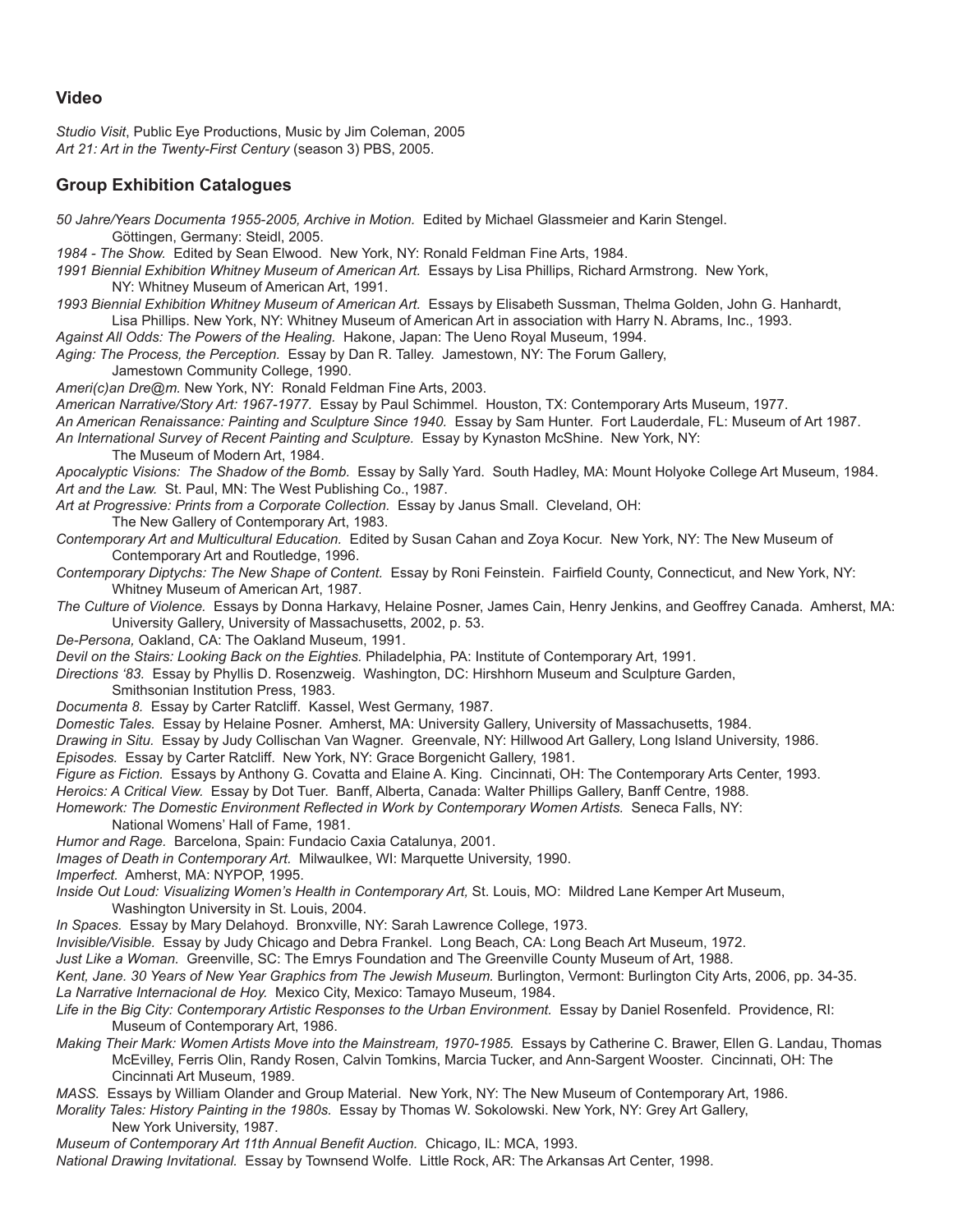*New Narrative Painting.* Essay by Robert Littman. Long Island City, New York, NY: P.S. 1, Institute for Art and Urban Resources, 1985. *New York Renaissance: Masterworks from the Whitney Museum of American Art.* Essays by Gabriele Albertini, Salvatore Carrubba,

Flavio Caroli, Roberto Formigoni, and Leonardo Mondadori. Milan, Italy: Palazzo Reale, 2002, pp.126-7, 186.

*Not For Sale,* Tel Aviv, Israel: Tel Aviv Museum of Art, 1992, p. 36.

*Offset: A Survey of Artists' Books.* Essay by Gary Richman. Cambridge, MA: New England Foundation for the Arts, 1984.

*Painting and Sculpture Today: 1980 Biennial.* Essays by Hilary Bassett, Judith McKenzie, and Robert Yassin. Indianapolis, IN: Indianapolis Museum of Art, 1980.

Phillips, Lisa. *The American Century: Art & Culture 1950-2000.* New York, NY: Whitney Museum of American Art & W.W. Norton, 1999, pp. 301.

*Pour La Suite du Monde.* Montreal (Quebec), Canada: Musee d'art contemporain de Montreal, 1992.

*Power of Feminist Art.* Edited by Norma Broude and Mary D. Garrard. New York, NY: Harry N. Abrams, Inc., 1994.

*Presswork: The Art of Women Printmakers.* Washington, DC: The National Museum of Woman in the Arts, 1991.

*Prints from SOLO Impression, Inc.* Wooster, OH: The College of Wooster Art Museum, 1994.

*Projects at The Chamber: Past Events.* Essay by Nancy Princenthal. New York, NY: Chamber of Commerce, 1982. *Prospects: Selected Works from the Collection and Possible Acquisitions.* Essay by Carla Schulz-Hoffman. Munich, Germany: Bavarian State Collection of Paintings, 1991.

*RAPE.* Essay by Arlene Raven. Columbus, OH: University Gallery of Fine Arts, Ohio State University, 1985.

*Real(ist) Women.* Sarasota, FL: Selby Gallery/Ringling School of Art and Design, 1997.

*Reality Bites: Realism in Contemporary Art.* Kansas City, MO: The Kemper Museum of Contemporary Art & Design, 1996.

*Relatively Speaking: Mothers and Daughters in Art.* Staten Island, NY: The Newhouse Center for Contemporary Art, 1994.

*Splat Boom Pow!* Houston, Texas: Contemporary Arts Museum Houston, 2003.

*Subversion des Lachens*. Dortmund, Germany: Museum am Ostwall, 1993.

*Supershow!!!.* New York, NY: Independent Curators Incorporated, 1979.

*Temporarily Possessed: The Semi-Permanent Collection.* New York, NY: New Museum of Contemporary Art, 1995.

*The Amazing Decade - Women and Performance Art in America, 1970-80.* Los Angeles, CA: Astro Artz.

*The American Artist as Printmaker.* Essay by Barry Walker. Brooklyn, NY: The Brooklyn Museum, 1983.

*The Big Car Show: Contemporary Visions of the Automobile.* Indianapolis, IN: The Herron Gallery, 1985.

*The Figure: Another Side of Modernism.* Essays by Lily Wei and John Yau. Staten Island, NY: Snug Harbor Cultural Center, 2000.

*The Parodic Power of Popular Imagery.* Essay by Lenore Malen. New York: Queensborough College, 1985.

*The Politics of Gender.* New York, NY: City University of New York, 1988.

*The Viewer as Voyeur.* New York, NY: The Whitney Museum of American Art, 1987.

*The Whitney Biennial.* New York, NY: The Whitney Museum of American Art, 1991.

*20/20: The Visionary Legacy of Doris Chanin Freedman.* Reading, PA: Albright College/Freedman Gallery, 1996.

*21 Artists: Invisible/Visible.* Essays by Judy Chicago and Dextra Frankel. Long Beach, CA: Long Beach Museum of Art, 1972.

*25 Americans: Painting in the 90's.* Milwaukee, WI: Milwaukee Art Museum, 1995.

Upstarts and Matriarchs: Jewish Women Artists and the Transformation of American Art. Essays by Gail Levin and Elissa Authur. Denver, CO: Mizel Center for Arts and Culture, 2005.

*Urban Mythologies: The Bronx Represented Since the 1960s.* Essays by Lydia Yee and Betti-Sue Hertz. Bronx, NY: Bronx Museum of the Arts, 1999.

*Verbally Charged Images.* New York, NY: Independent Curators, Inc., 1985.

*Views by Women Artists: Women's Work, A National Collection of Video by Women.* Essay by Ann-Sargent Wooster.

New York, NY: The Kitchen, 1982.

*Visions/ Revisions: Contemporary Representation.* New York, NY: The Marlborough Gallery, 1988.

*Widerstand.* Essays by Carla Schulz-Hoffman, Hans Belting, Achille Bonito Oliva and Helmut Kronthaler. Munich, Germany, 1993. *Women Artists Series 1981-82.* Essay by Evelyn Apgar. New Brunswick, NJ: Douglass College, Rutgers University, 1981.

*Word As Image: American Art 1960-1990.* Essay by Dean Sobel. Milwaulkee, WI: Milwaulkee Art Museum, 1990.

Wye, Deborah. *Committed to Print: Social and Political Themes in Recent American Art.* New York, NY: Museum of Modern Art, 1988. Zuge Zuge. Edited by Werner Meyer and Renate Damsch-Wiehager. Esslingen and Goppingen, Germany: Galerie der Stadt, Stadtische Galerie, Marklin Museum, 1994, p. 34, 35, 37.

## **Selected Books**

*5000 Artists Return to Artists Space: 25 Years.* Edited by Claudia Gould and Valerie Smith. New York, NY: Artists Space, 1998, p. 84, 157, 240, 276.

A Boat of Diversity: The Tokyo International Forum Art Collection. Tokyo, Japan: The Tokyo MetropolitanGovernment Bureau of Citizens and Cultural Affairs, 1996.

*Art 21: Art in the Twenty-First Century.* Interviews by Susan Sollins, Edited by Marybeth Sollins. New York, NY: Harry Abrams, 2005. *Art and Feminism.* Edited by Helena Reckitt. Survey by Peggy Phelan. New York, NY: Phaidon Press, 2001.

*Art/Women/California 1950-2000.* Edited by Diana Burgess Fuller and Daniela Salvioni. Los Angeles, California: University of California Press, 2002.

Atkins, Robert. *Artspeak: A Guide to Contemporary Ideas, Movements and Buzzwords.* New York, NY: Abbeville Publishers, 1990. Bellamy, Peter. *The Artist Project: Portraits of the Real Art World/New York Artists 1981-1990.* New York, NY: IN Publishing Company, 1991.

Bright, Betty. *No Longer Innocent Book Art in America: 1960 - 1980.* New York, NY: Granary Books, 2005. Brown, Betty Ann, Arlene Raven and Kenna Lane. *Exposures, Women and Their Art.* Pasadena, CA: New Sage Press, 1989. *But is it Art? The Spirit of Art as Activism.* Edited by Nina Felshin. Seattle, WA: Bay Press, Inc., 1994.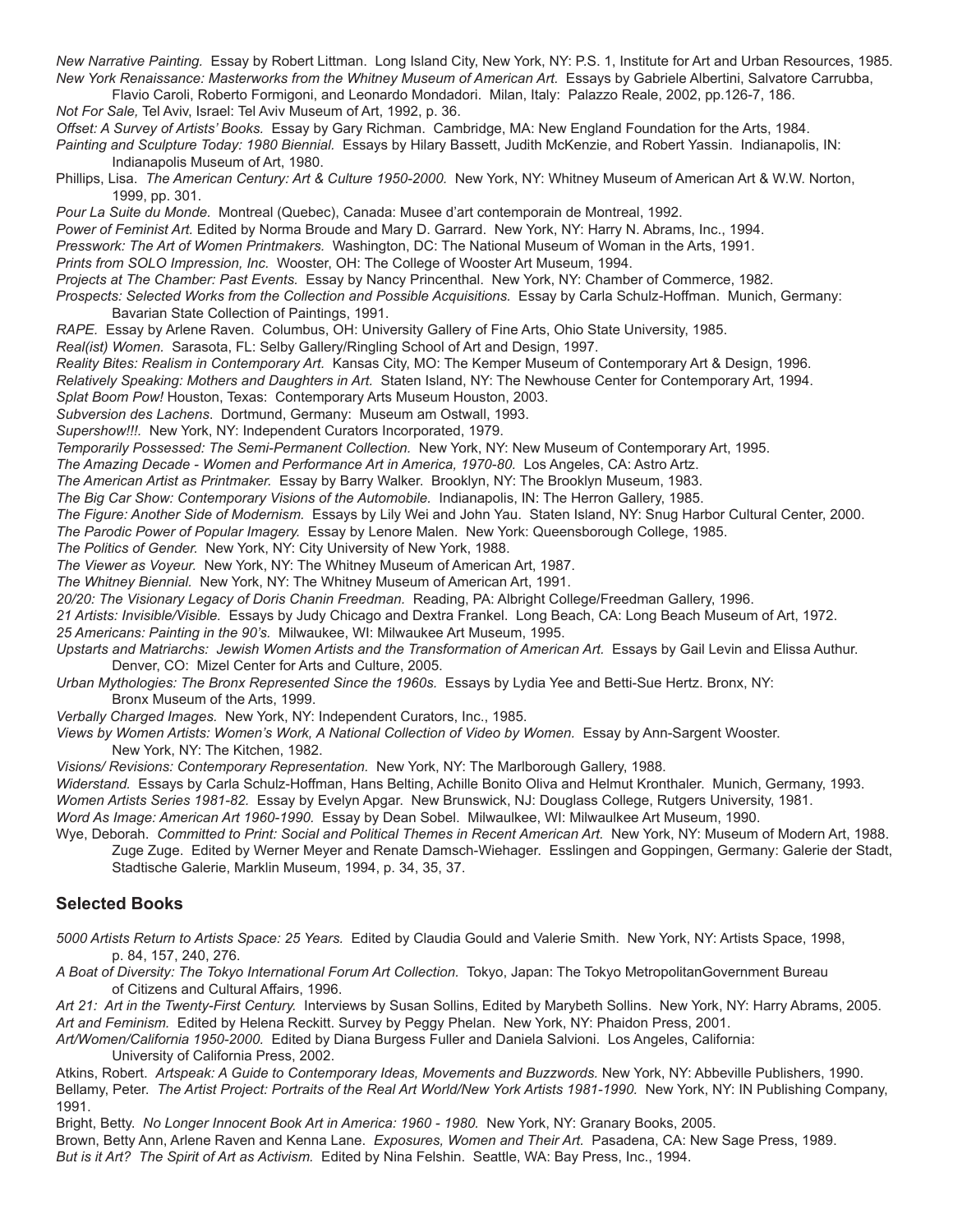Chadwick, Whitney. *Women, Art and Society.* London, England: Thames & Hudson, 1997.

*A Creative Legacy: A History of The National Endowment for the Arts Visual Artists' Fellowship Program 1966 - 1995.* Edited by Adele *Westbrook.* Essays by Nancy Princenthal and Jennifer Dowley. New York, NY: Harry N. Abrams, Inc., 2001, p. 33.

*Dictionary of Women Artists Volume 1 and 2.* Edited by Delia Gaze. Essay by Linda F. McGreevy. Chicago, IL: Fitzroy Dearborn Publishers, 1997, pp. 195-197.

*Die Kunst Des Friedens: Gewalt-Kritik und Friedens-Zeichen in der Bildenden Kunst.* Stuttgart, Germany: Kreuz Verlag GmbH & Co., 2002, pp. 48-49.

Enstice, Wayne & Peters, Melody. *Drawing: Space, Form and Expression.* New York, NY: Prentice Hall, Inc., 1990.

Fichner-Rathus, Lois. Understanding Art. Englewood Cliffs, NJ: Prentice Hall, 1995.

Gardner, James. *Culture or Trash?* New York, NY: Carol Publishing Group, 1993.

Glasmeier, Michael. *50 Jahre/Years Documenta 1955-2005, Diskrete Energien (Discreet Energies).* Göttingen, Germany: Steidl, 2005. Guggenheim Museum: *A to Z.* Edited by Nancy Spector. New York, NY: Guggenheim Museum, 1992.

*Kontraks Ikris.* Edited by Gertrud Astrom and Yvonne Hirdman. Stockholm, Sweden: Carlssons, 1992, p. 201, 213.

*Jewish Women in America: An Historical Encyclopedia Volume I and II.* Edited by Paula E. Hyman and Deborah Dash Moore. New York, NY: Routledge, 1998.

Jones, Amelia. "*The 'Eternal Return': Self-Portrait Photography as a Technology of Embodiment.*" Signs vol. 27, no. 4 (Summer 2002): 947-978.

Lippard, Lucy. *The Pink Glass Swan: Selected Feminist Essays on Art.* New York, NY: The New Press, 1995.

Lucie-Smith, Edward. *Artoday.* London, England: Phaidon Press Limited, 1995.

McDaniel, Craig and Jean Robertson. *Themes of Contemporary Art: Visual Art After 1980.* New York, NY: Oxford University Press, 2005.

McHenry, Kathryn and Heather Childress. Wake Forest University Student Union Collection of Contemporary Art, Winston-Salem, NC, Wake Forest University, 2005.

Patterson, Vivian. *Encounter.* Williamstown, MA: Williams College Museum of Art, 2006, pp.160-161.

*Pinakothek Der Moderne: Malerei, Skulptur, Fotografe, Neue Medien.* Carla Schulz-Hoffmann et al. Germany: Pinakothek-Dumont, 2006.

Power of Feminist Art: The American Movement of the 1970s, History & Impact. Norma Broude and Mardy D. Garrard Editors. New York, NY: Harry Abrams, Inc., 1996.

Raven, Arlene. *Crossing Over: Feminism and Art of Social Concern.* Ann Arbor, MI: U.M.I. Research Press, 1988.

Roth, Moira. *The Amazing Decade: Women and Performance Art in America 1970-1980.* Los Angeles, CA: Astro Artz, 1980-81.

Sayre, Henry M. *The Object of Performance, The American Avant Garde Since 1970.* Chicago: The University of Chicago Press, 1989. Schor, Mira. *Wet: On Painting, Feminism, and Art Culture.* Durham, NC: Duke University Press, 1996.

*The Downtown Book, The New York Art Scene 1974-1984.* Edited by Marvin J. Taylor. Princeton, New Jersey:

Princeton University Press, 2006.

*Women Artists, Fifty Postcards.* New York, NY: The Museum of Modern Art, 2005

#### **Selected Magazines and Newspaper Articles**

2006 "Artnet News." *artnet.com*, December 28, 2005, http://www.artnet.com/magazineus/news/artnetnews/artnetnews12-28-05.asp. Cotter, Holland. "'Neo Sincerity.'" *The New York Times*, Friday, March 31, 2006, p. E33. Glueck, Grace. "The Downtown Scene, When it was Still Dirty." *The New York Times*, Friday, January 13, 2006, p. E38. Slack, Janna. "Let Them Eat Bad Art." *Art Fairs International 2*, no. 3/4 (March/April 2006): 37. Smith, Roberta. "The Studio Visit." *The New York Times*, Friday, March 3, 2006, p. E26.

2005 Cahan, Susan. "Inside Out Loud." *artUS no. 9* (July-September 2005): 23. Cotter, Holland. "Dealers Gather at the River, Convenient to Lofts with Bare Walls." *The New York Times*, Friday, March 11, 2005, p. E36.

Kinsella, Eileen. "Armory Show: Bigger, Better, More Buyers than Ever." *The ARTnewsletter XXX*, no. 16, March 29, 2005, pp. 1-2.

"Mind Into Matter." *The New York Times Television*, September 11-17, 2005, p. 44.

Wilson, Martha. "What Franklin Furnace Learned from Presenting and Producing Live Art on the Internet, from 1996 to Now." *Leonardo 38*, no. 3, 2005, pp. 193 - 200.

Wyndham, Constance. "Artists in Your Living Room." *Art in America 93*, no. 8 (September 2005): 37.

2004 Berwick, Carly. "The Most Erotic Artworks." *ARTnews 103*, no. 1 (January 2004): 112-117. "Calendar." *The New York Sun*. Tuesday, May 25, 2004, p. 17. Goodbody, Bridget. "Affairs of the heart." *ArtReview* (September 2004): 90-93. Gordon, Alastair. "Art Forum." *Town and Country* (October 2004): 212-219. Johnson, Ken. "The 179th Annual." *The New York Times*, Friday, May 14, 2004, p. E30.

2003 "Artists for Animals." *Art on Paper 7*, no. 7 (May-June 2003): 17. Colpitt, Frances. "Learning from Comics." *Art in America* no. 10 (October 2003): 64 - 67. Maass, Val. "Splat Boom Pow! The Influence of Cartoons in Contemporary Art Animates the ICA." *Weekly Dig*, September 30, 2003. http://www.weeklydig.com/dig.content/4689.aspx "U.S. Summer Group Shows Preview." *Flash Art XXXVI*, no. 230 (May-June 2003): 78. Waxman, Lori. "Ameri(c)an Dre@m: A Survey." *Parachute* 111 July/August/September 2003, p. 6-7.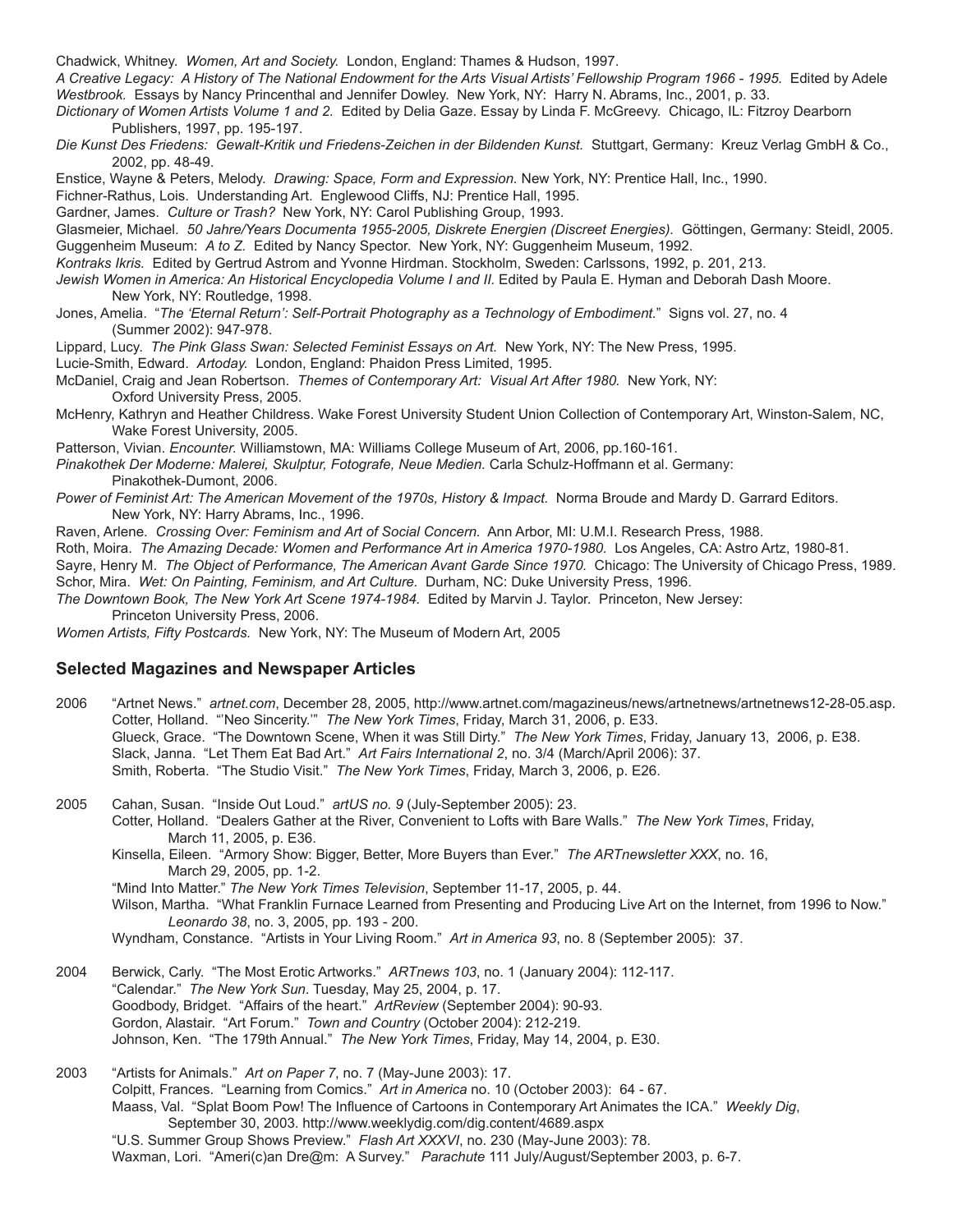2002 Bakke, Erik. "Ida Applebroog." *NY Arts* 7, no. 6 (February): 26. Belasco, Daniel. "A Dealer on the Edge." *The Jewish Week*, June 15, 2001, pp. 11-12. Durand, Marcella. "Art for Animals Taps an Artistic Vein." *Dogworld* 87, no. 1 (January 2002): 38-39. Glueck, Grace. "Ida Applebroog." *The New York Times*, February 1, 2002, p. E37. Husband, Bertha. "A Painting for Over the Sofa (That's Not Necessarily a Painting)." *Art Papers Magazine* 26, no. 6 (November/December 2002): 44-45. "Ida Applebroog." *The New Yorker* (February 11, 2002): 13. "Ida Applebroog." *Time Out New York*, no. 329 (January 17-24, 2002): 61. Landi, Ann. "Ida Applebroog." *Artnews* 101, no. 4 (April 2002): 135. Lovelace, Carey. "Ida Applebroog at Ronald Feldman." *Art in America*, no. 10 (October 2002): 160 - 161. Levin, Kim. "Ida Applebroog." *The Village Voice*, February 5, 2002, p. 85. Robinson, Walter. "Weekend Update." *artnet*, January 16, 2002, http://www.artnet.com/magazine/reviews/robinson/robinson1-16-02.asp Schmidt, Barbara U. "Ida Applebroog." *Künstler: Kritisches Lexikon der Gegenwartskunst*, no. 60 (4. Quartal 2002). Szanto, Andras. "A Business Built on the Hard-to-Sell." *The New York Times*, October 6, 2002, pp. AR 35, 37. Winter, Max. "Unburnishing: A Consideration of the Work of Ida Applebroog." *ArtKrush*, http://www.artkrush.com/thearticles/019\_woa\_winteronapplebroog/index.asp 2001 *American Letters and Commentary*, no.13: 42-3. (illustrations only) Attias, Laurie. "Ida Applebroog." *ARTnews* 100, no. 3 (March 2001): 165-166. Borras, Maria Lluïsa. "Pintura del 'melting pot.'" *La Vanguardia*, February 16, 2001. "Cinco Artistas Norteamericanos Políticamente Incorrectos." *El Periódico*, February 18, 2001. "El humor y la rabia de EEUU." January 29, 2001. Fernandez, V. "«El humor y la rabia», una visión inédita del arte norteamericano en Barcelona." *La Razón*, January 30, 2001. Fontova, Rosario. "La Pedrera concentra el arte contestatario norteamericano." *El Periódico*, January 30, 2001. Frisach, Montse. "Pintura dels EUA, des de la desigualtat i la diferència." *Avui*, January 30, 2001. García Gutiérrez, Enrique. "El humor y la rabia." *Revista Domingo*, May 20, 2001, pp. 6-7. "Ida Applebroog." *The New Yorker* (May 21, 2001): 19. "Ida Applebroog." *Time Out New York*, no. 295 (May 17-24, 2001): 80. Johnson, Ken. "Ida Applebroog." *The New York Times*, May 25, 2001, p. E29. Levin, Kim. "Ida Applebroog." *Village Voice*, May 29, 2001, p. 80. \_\_\_\_\_. "Panic." *Village Voice*, August 7, 2001, p. 103. Molina, Ángela. "La Pedrera muestra el «humor y la rabia» de 5 pintores norteamericanos." *ABC CATALUÑA*, January 30, 2001, p. 11. Newhall, Edith. "Pass the Paxil." *New York* 34, no. 31 (August 13, 2001): 76. "Saul." *New York Magazine* 34, no. 29 (July 30, 2001): 70. Oliver, Conxita. "Entre la comicitat i la tragèdia." *Avui*, March 1, 2001. "Panic." *The New Yorker*, (August 6, 2001): 15. Pollack, Barbara. "How Can You Think About Making Art at a Time Like This?" *Artnews* 100, no. 10 (November 2001): 148-149. Porras, Irene. "Humor y Rabia." *Artnewsdigital.com*, January 19, 2001, www.artnewsdigital.com. "Resistance." *Tema Celeste XVIII*, no. 86 (Summer 2001): 118. Rothkopf, Scott. "Hit or Myth." *Artforum XL*, no. 2 (October 2001): 133-134. Saladrigas, Jordi. "El humor de Roche en Barcelona." *El Nuevo Día*, February 4, 2001. Skarf, Shayna. "Panic." *Time Out New York*, no. 307 (August 9-16, 2001): 48. Solomon-Godeau, Abigail. "Ida Applebroog at Nathalie Pariente." *Art in America* 89, no. 3 (March 2001): 142-143. Spiegel, Olga. "Cinco pintores cuestionan en la Pedrera con rabia y humor la sociedad de EE.UU." *LA VANGUARDIA*, January 30, 2001, p. 34. Uberquoi, Marie Claire. "El arte, entre el humor y la rabia." *El Mundo*, January 30, 2001. Vidal, Jaume. "La Pedrera exhibe el compromiso social de cinco artistas americanos." *EL PA\_S*, January 30, 2001, p.34. 2000 Breerette, Genevieve. "Une Américaine, une Anglaise et une Israélienne pour dire le corps et les aliénations." *Le Monde*, December 10, 2000. 1999 Bernstein, Susan. "This is Personal." *Atlanta Jewish Times*, February 12, 1999, p. 46. Cullum, Jerry. "Ida Applebroog." *ARTnews* 98, no. 5 (May 1999): 172. Danto, Arthur. "Correspondance School Art." *The Nation*, March 29, 1999, 30-34. DeSouza, Cedric. "Ida Applebroog." *New/Art Examiner* 26, no. 7 (April 1999): 55-56. "People: 1998 in Review." *Art in America* (August 1999): 47. Nathan, Jean. "For 82 Artists, Immortality Is Worth Rising Early." *The New York Times*, September 26, 1999, p. 2. Sapolsky, Robert. "Nursery Crimes." *The Sciences* 39, no. 3 (May/June 1999): 20-25 Spears Jones, Patricia. "Ida Applebroog." *Bomb* 68 (Summer 1999): 32-39.

1998 "29 Are Chosen for Fellowships From the MacArthur Foundation." *The New York Times NATIONAL*, June 2, 1998, p. A16. Allen, Scott. "4 in Mass. Rewarded for 'genius'." *The Boston Globe*, June 2, 1998.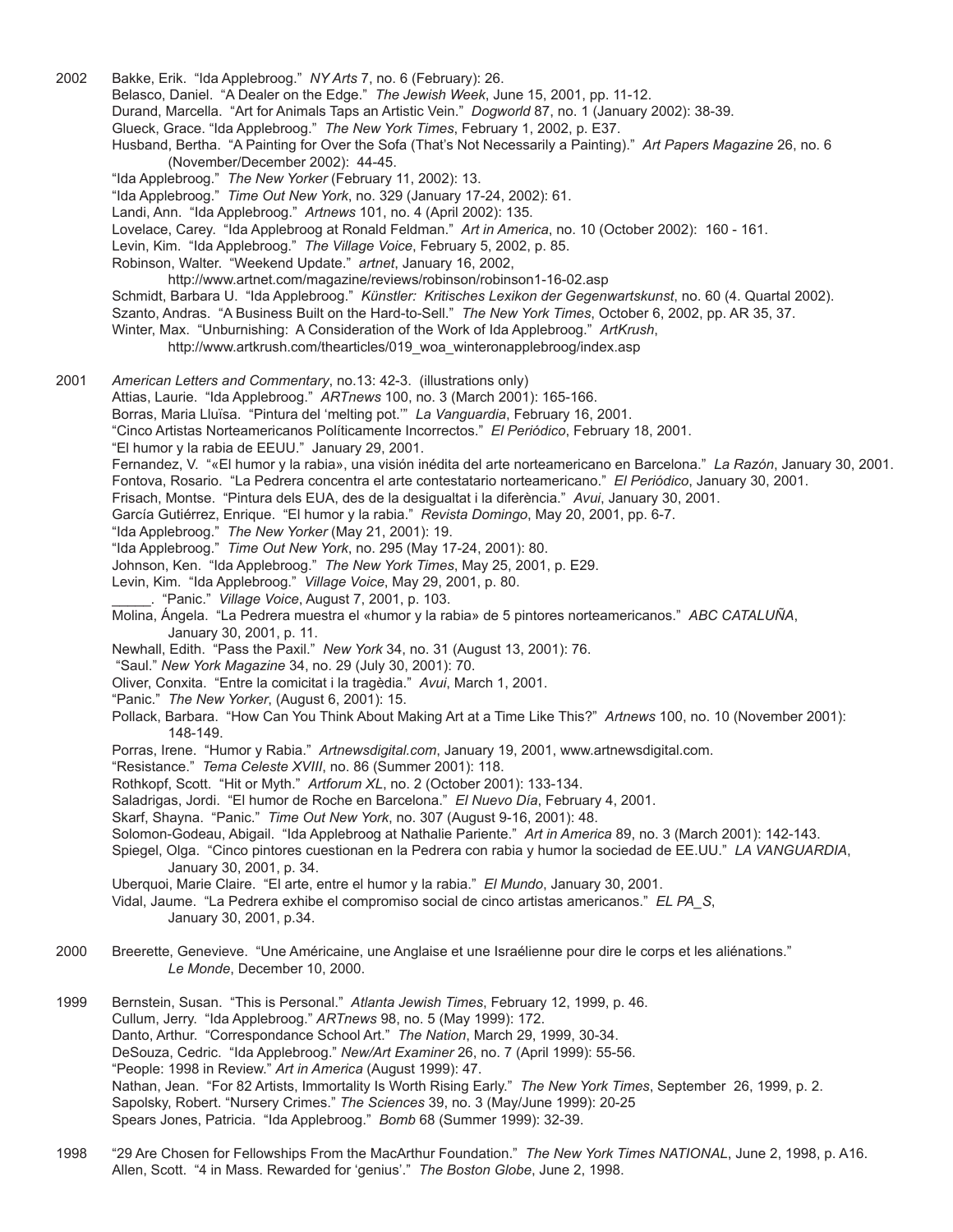Angel, Cecil. "U-M scientist to receive coveted grant." *Detroit Free Press*, June 2, 1998. "'Genius grant' winners include rancher, artists." *Baltimore Sun*, June 2, 1998. "Genius grants reward dreamers and doers." *Miami Herald*, June 2, 1998. Boxall, Bettina. "Eclectic Fellowships Awarded to 29." *Los Angeles Times*, June 2, 1998. Claret, Mathilde. "A double tranchant." *Demeures & Chateaux de France* (Paris) (August/September 1998). Crstetz, Natalie. "Nathalie Pariente marchande de tableaux." *Xveines* (Paris) (September 1998). D'Alessio, F.N. "'Genius grants' include novelist, Web pioneer." *Philadelphia Inquirer*, June 2, 1998. de Calan, Laurence. "Nathalie Pariente. Naissance d'une Galerie." *Figaro Madame* (Paris), July 18, 1998 DF. "Preview: Ida Applebroog: Paintings, 1987-1997." *Artforum* XXXVI, no. 5 (January 1998): 35. Gay, Verne. "In Other News." *New York Newsday*, June 2, 1998. Greco, JoAnn. "Artist's Books, Uncovered." *Art & Antiques* (December 1998): 46-48, 50. Grenier, Alexandre. "Ida Applebroog Artiste d'Envergure." *Pariscope* (Paris), June 10/16 1998. "Ida Applebroog." *Arts Actualites Magazine* (Paris) (July/August 1998). "Ida Applebroog at the Corcoran." *San Francisco Chronicle*, March 30, 1998. "Ida Applebroog at Corcoran." *Flash Art* XXXI, no. 200 (May-June 1998): 45 Johnson, Ken. "Not So Innocent After All: Works With a Sweetly Nasty Streak." *The New York Times*, May 8, 1998, p. E31. Jones, Joyce. "Applebroog: Unmasking Untidy Truths." *The Washington Post Weekend*, May 1, 1998, pp. 72-73. Lebovici, Elisabeth. "les contes pervers d'Ida Applebroog." *Liberation* (Paris) July 22, 1998. Lewis, Jo Ann. "Applebroog's Obscure Irreverence." *The Washington Post*, April 5, 1998, G12. Merida, Kevin. "Watchdog Group Founder Rewarded for His Bark: Charles Lewis Among 29 MacArthur Fellows." *The Washington Post*, June 2, 1998, p. D1. "Museum Roundup." *ARTnews* 97, no. 3 (March 1998): 52. Muzeau, F. "Ida Applebroog." *Arts Actualites Magazine* (Paris) (July/August 1998). "National News...In Brief: Kudos." *ARTnews* 97, no. 7 (Summer 1998): 53. Olszewski, Lori & David Perlman. "High Honor for Oakland Author Reed, four other from region win MacArthur genius grants." *San Francisco Chronicle*, June 2, 1998. Plagens, Peter. "Frail Fellows." *Artforum* XXXVII, no.1 (September 1998): 43. Pollack, Barbara. "getting a BANG for your BUCK." *ARTnews* 97, no. 7 (Summer 1998): 144-149. Risatti, Howard. "Ida Applebroog." *Artforum* XXXVII, no. 1 (September 1998): 159-160. Steinberg, Neil & Hedy Weiss. "Honor is astronomical shock for U. of C. MacArthur fellow." *Chicago Sun-Times*, June 2, 1998. Sultan, Terrie. "Ida Applebroog: Exposing the Personal." *Ms*. VIII, no. 5 (March/April 1998): 71-73. Weil, Rex. "Ida Applebroog: Corcoran Gallery of Art." *ARTnews* 97, no. 6 (June 1998): 129. 1997 "Applebroog." Longshot 19, "Politics" no. 1 (1997): 175-77. (illustrations only) Melrod, George. "Ah Wilderness." *Art & Antiques* XX (April 1997): 27-28. "Museum Preview 1997-98." *Art in America* vol 85, no. 6 (June 1997): 126. Rowlands, Penelope. "San Francisco: Renovation and Innovation." *Artnews* 96, no. 2 (February 1997): 55. Wallach, Amei. "The Contemporary Collector's Art." *The New York Times Magazine*, October 26, 1997, pp. 42-46. 1996 Brooks, Susan. "Ida Applebroog." *NY Soho* 5, (December, 1996): 34 Cotter, Holland. "Ida Applebroog." *The New York Times*, Friday, December 13, 1996, p. C30. Diehl, Carol. "Birds, Beads & Banner Stones." *ARTnews* 95, no. 7 (Summer 1996): 76-84. \_\_\_\_\_. "The Nineties, Finally." *Review*, (November 15, 1996): 22-24. Pedrosa, Adriano. "Whitney." *Poliester* 5, no. 16 (Autumn 1996): 34-37. Zurko, Kathleen McManus. "Works from Solo Impression." *Women in the Arts* XIV, no. 4 (Holiday 1996): 10-13, illustrations p. 5. 1995 "Amherst, Massachusetts: Imperfection." *Flash Art* XXVIII, no. 182 (May-June 1995): 59. Auer, James. "Art museum exhibit embraces pluralism." *Milwaukee Journal/Sentinel*, September 10, 1995, pp. 1, 12. "Autumn books." *British Medical Journal* 311, no. 7012 (October 1995): 1100. Fennell, John. "Is Painting Dead?" *Milwaukee Magazine* (November 1995). Guequierre, Nathan. "Slavishly Hip, Strangely Satisfying." *Shepherd Express*, October 12, 1995. Kozloff, Max. "The Cruelties of Affection." *Art in America* 83, no. 9 (September 1995): 82-87. McClelland, Suzanne. "Lauren Szold, Jill Baroff, Ida Applebroog." *Bomb*, no. 51 (Spring 1995): 52-57. McQuaid, Cate. "For women only." *The Boston Phoenix*, Section Three, April 8, 1994, p. 9. Moriguchi, Madoka. *Bijutsu Techo* 47, no. 700 (January 1995): 64-65, 106-07. Slonim, Jeffrey. "In with the Out Crowd." *Artforum* XXXIII, no. 7 (March 1995): 12-14. Smith, Roberta. "The New, Irreverent Approach to Mounting Exhibitions." *The New York Times*, Friday, January 6, 1995, p. C25. Werner, Gabriele. "Asthetisierungen von Gewalt." *Frauen Kunst Wissenschaft* 19, May 1995, pp. 78-80.

1994 Angeline, John. "Ida Applebroog." *Arte Internacional* 20 (Bogota) (July-September 1994): 146-47. Archer, Michael. "What's in a Prefix?" *Art Monthly,* no. 173 (February): 3-5. Bijutsu Techo 46, no. 685 (March): 19. Cottingham, Laura. "Post -'68." *Flash Art* XXVII, no. 174 (January/February 1994): 31, 33-34. Danto, Arthur C. "Our Holiday Lists." *The Nation*, December 26, 1994.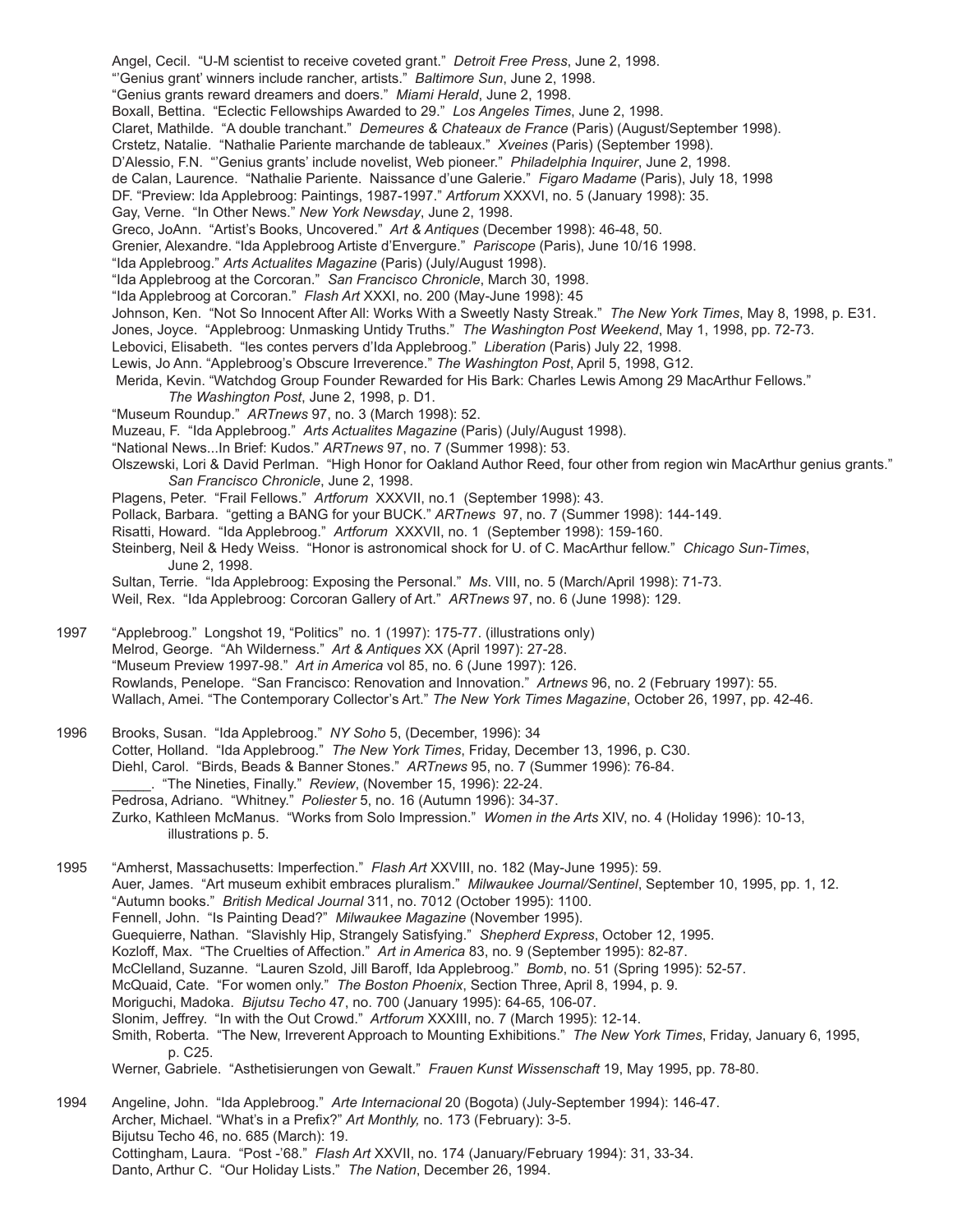Deepwell, Katy. "The Menace of the Spoken Word." *Women's Art Magazine* , no. 56 (January/February): 22-23. Edelman, Robert G. "Report from Washington, DC: The Figure Returns." *Art in America* 82, no. 3 (March): 38-43. Fox, Marilyn. "Monkey Business." *Reading Eagle*, Sunday, April 17, p. F2.

Hall, Charles. "Best of the Bad Girls." *Art Review* (December 1993/January 1994): 54-56.

Harrison, Helen A. "Life's Riddles and the Clarity of Cameras." *The New York Times*, November 13, 1994, p. 24. *Hastings Center Report* 24, no. 2 (March/April): cover.

"It's Health Care, Stupid!" *The Sciences* 34, no. 1 (January/February): 16-21.

Kastner, Jeffrey. "Ida Applebroog: Cubitt Street Gallery, London." *frieze*, no. 15 (March-April 1994): 50-52.

 Kreis, Elfi. "Wenn Kunst zum Zundstoff wird." *Der Tagesspiegel*, December 19, 1994.

Lovelace, Carey. "Yagona" in Fiji and Breakfast in Derry." *ARTnews* 93, no. 9 (November 1994): 147.

Mansfield, Elizabeth. "Power, Pleasure, Pain and the Public." *Harvard University Art Museums Review* (Spring 1994): 2, 3, 9. Risatti, Howard. "43rd Biennial, Corcoran Gallery of Art." *Artforum* 32, no. 7 (March): 92.

\_\_\_\_\_. "The Subject Matters: Politics, Empathy, and the Visual Experience." *New Art Examiner* 21, no. 8 (April 1994): 30-35. Saltz, Jerry. "Critic's Diary: A Year in the Life: Tropic of Painting." *Art in America* 82, no. 10 (October 1994): 90-101.

Schjeldahl, Peter. "Form and Discontent." *The Village Voice*, May 17, p. 90.

Schor, Mira. "Mira Image." Letter, *The Village Voice*, May 31, Vol. XXXIX, No. 22, p. 5.

Szanto, Andras. "Interview with Ida Applebroog." *Art Today* 94/11 (Budapest) (November): 46-50.

Wallach, Amei. "Deck the Windows with Art." *Newsday*, November 25, 1994.

\_\_\_\_\_. "Dialogue Among Curators Is a Mind Game with Art." *New York Newsday*, Friday, December 30, 1994. Wilding, Faith. "Who's Afraid of Peter Schjeldahl?" Letter, *The Village Voice*, May 31, p. 5.

1993 "The 43rd Corcoran Biennial - The body in question at America's other biennial." *The Art Newspaper*, no. 32 (November). "America's Top 100 Collectors." *Art & Antiques* 15, no. 2 (March): 43-46, 49, 51-53, 55-58, 60-63, 65-66, 68-70, 72, 74, 76, 78. *ARTnews* 92, no. 1 (January): 56 illustration.

Atkins, Robert. "Scene and Heard." *The Village Voice*, July 6, p. 60.

Baker, Kenneth. "Contemporary Painting Celebrated in DC." *San Francisco Chronicle*, November 7, pp. 46-47.

Biancolli, Amy. "Artists turn young-old eyes to aging." *Albany Times Union*, Sunday, January 17, pp. I1-14.

Bonetti, David. "Gallery Watch - Women front and center in local shows." *San Francisco Examiner*. April 23, p. D-17.

"Brooklyn Museum Installation A Vehicle of Social Protest." *Antiques and The Arts Weekly*, January 29.

Burchard, Hank. "Out of the Fire, Into the Melting Pot." *The Washington Post*, Friday, October 29.

"Calendar." *New York Newsday,* Tuesday, February 9.

Cameron, Dan. "Ida Applebroog - Ronald Feldman." *Flash Art* XXV, no. 163 (March - April 1992): 113-14.

Cembalest, Robin. "Internation - Seoul, Have Biennial, Will Travel." *ARTnews* 92, no. 8 (October): 68.

Danto, Arthur. "Art: The 1993 Whitney Biennial." *The Nation*, April 19: 533-536.

Findsen, Owen. "Humanity in age of technology." *The Cincinnati Enquirer*, Sunday, December 5, p. G6.

Gibson, Eric. "Who are the new stars of painting?" *The Washington Times*, Tuesday, November 2, p. C17.

Gimelson, Deborah. "The Show the Art World Loves to Hate." *Mirabella* no. 46 (March): 82-85.

Hall, James. "Exhibitions." *The Guardian*, March 12.

Heartney, Eleanor. "Report from New York - Identity Politics at the Whitney." *Art in America* 81, no. 5 (May): 42-47.

Hess, Elizabeth. "Art + Politics = Biennial - Up Against the Wall." *The Village Voice* 38, no. 11, March 16, pp. 34, 38.

Houppert, Karen. "Baseball Bats and Broomsticks." *The Village Voice*, March 16, pp. 29-33.

Kent, Sarah. "Art Preview - Schlock horrors." *Publication from Derry*, Ireland.

Kimmelman, Michael. "At the Whitney, Sound, Fury and Not Much Else." *The New York Times*, April 25, Section 2, pp. 1, 37. Larson, Kay. "What a Long Strange Trip." *New York* (March 22): 71-72.

Levin, Kim. "Art in Brief." *The Village Voice*, March 30, p. 74.

\_\_\_\_\_. "Listings." *The Village Voice* 38, no. 12, March 23, p. 67.

Lippard, Lucy. "In the Flesh: Looking Back and Talking Back." *Women's Art*, no. 54 (September/October): 4-9.

Long Shot 14: 10, 97, 130, 140.

"M'aidez/Mayday." *The New Yorker* (June 14).

MacAdam, Barbara. "Scrooge Goes Minimal." *ARTnews* 92, no. 10 (December): 26.

McWilliams, Martha. "Go Figure." *Washington City Paper*, November 12, p. 43.

"Museum Preview 1993-94." *Art in America Annual Guide* 1993.

*New York Newsday*, Sunday, January 24.

*The New Yorker* (February 8).

Pedersen, Victoria. "Gallery Go 'Round." *Paper Magazine* (March): 27.

Phillips, Patricia C. "Ida Applebroog: Brooklyn Museum." *Artforum* XXXII, no. 2 (October): 96-96.

Raynor, Vivien. "Grappling With Feminism and Feminity." *The New York Times*, March 21, p. 22, Westchester Section.

Rein, Ingrid. "Lieb Vaterland magst ruhig sein." *Feuilleton - Suddeutsche Zeitung*, no. 288, December 14, p. 13.

Rian, Jeff. "Spotlight - The 1993 Whitney Biennial." *Flash Art* 26, no. 170 (May/June): 78-79.

Richard, Paul. "What's Wrong With This Picture." *The Washington Post*, Sunday, October 31, p. G2, G4.

Robinson, Hilary. "Ida Applebroog." *Circa* (Ireland).

Russell, John. "The Corcoran Gives New Meaning to 'Biennial'." *The New York Times*, Sunday, November 21, p. 39. Saltz, Jerry. "Let Us Now Praise Artist's Artists." *Art & Auction* XV, no. 9 (April):74-79, 115.

Schjeldahl, Peter. "Art + Politics = Biennial - Missing: The Pleasure Principle." *The Village Voice* 38, no. 11, March 16, pp. 35, 38.

Taubin, Amy. "Bodies in Motion." *The Village Voice* March 16, vol. 38, no. 11, pp. 36-37. Taylor, John. "Mope Art." *New York* (March 22): 16-17.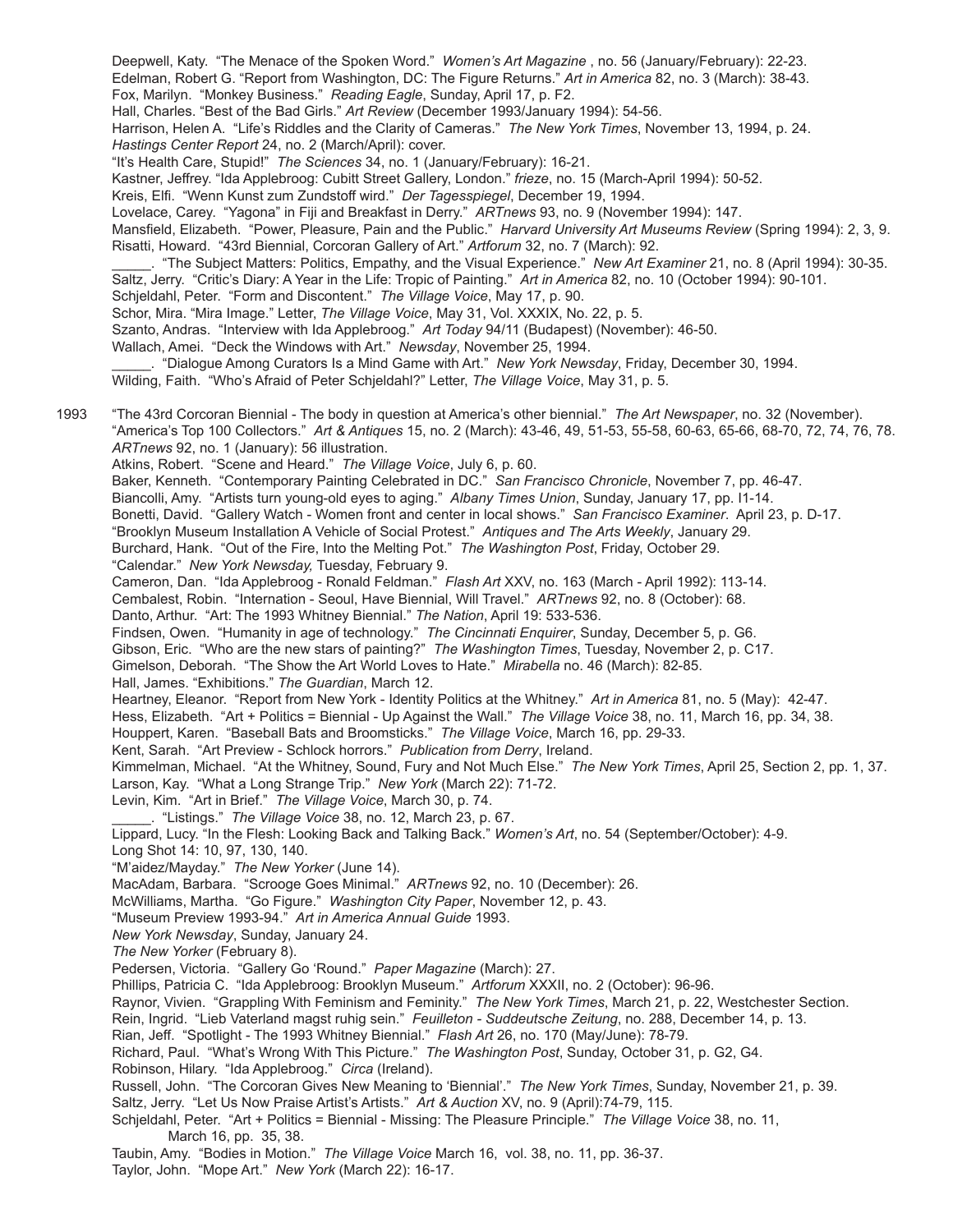"This Week in Brooklyn." *Spring Creek Sun*, February 5. Thomas, Michael M. "Oinking Biennial Art Must Not Be Forgiven." *The New York Observer,* April 26, pp. 1, 17. Wallach, Amei. "Art with an Attitude." *New York Newsday*, March 5, Part II, pp. 52-53. 1992 Aquin, Stephane. "Pour la suite du monde: histoire a suivre." *Voir* (4/10 June): 20. Bellavance, Guy. "Openings: 'Pour la suite du Monde': Musee d'art contemporain de Montreal." *C Magazine* no. 35 (Fall): 36-47. Bode, Ursula. "Gewald und Kirschkuchen." *Die Zeit*, no. 6, January 31, p. 60. Bogardi, Georges. "Pour la suite du monde: Musee d'art contemporaine de Montreal." *Canadian Art* (Fall) :94-96. Cameron, Dan. "Ida Applebroog - Ronald Feldman." *Flash Art* XXV, no. 163 (March/April 1992): 113-14. Cron, Marie-Michele. "Miroir de la societe du spectacle." *Le Devoir* (18 July): B-12. "Depicting of America's Inner Shadow." *Hi Fashion in Japan* (February):170-1. Donovan, Patricia. "Art on the Front Lines." *The Buffalo News*, March 6. Dotan, Esther. Studio - *Israeli Art Magazine* no. 31 (March): 50-51. "Downtown Jersey City Artists' Studio Tour." *The Jersey Journal*, Sunday, September 20. Finley, Kathleen. "Ida Applebroog." *Arts Magazine* 66, no. 5 (January 1992): 62. Hess, Elizabeth. "Heart Like a Wheel." *The Village Voice*, February 25, p. 96. Jouannais, Jean Yves. "Pour la suite du monde: Musee d'art contemporain." *Art Press*, no. 171 (July/August): 75. Hjort, Oystein. "Malerierne fra voldens domaene." *Polidiken-Kunstrunden* (Denmark), June 27. Kissinger, Beth. "The Politics of Art." *Tempo*, October 30-November 5, pp. E6-7. Larson, Kay. "The Painting Pyramid." *New York* (May 25):85-86. Lehmann, Genry. *Canadian Art* (Spring):22. Licata, Elizabeth. "Hallwalls' Abortion Project serves as a meeting place." *The Buffalo News*, April 9. Marimo, Meiri. *Nikkei Image Climate Forecast* (March). Mays, John Bentley. "Practicing the art of being seen." *The Globe and Mail Montreal* (May 30):C-4. McCormick, Carlo. "Interview with Buffy Sainte-Marie." *Day of Hope*: 28. Princenthal, Nancy. "Artist's Book Beat." *The Print Collector's Newsletter* 23, no. 5 (November-December): 180-81. Restak, Richard M. "See No Evil." *The Sciences* 32, no. 4 (July/August):16-21. Sachs, Brita. "Im Angesicht globaler und privater Katastrophen." *Frankfurter Allgemeine Zeitung*, January 23, p. 29. Scott, Whitney. "Fast Track - SoHo's Spin Doctors." *New York* 25, No. 43 (November 2):23. Shakked, Shlomit. Maariv, *Tel Aviv*, February 21. Smith, Roberta. "From New York Painters, Work That Takes Time." *The New York Times*, May 1, p. C31. Steenbergen, Renee. "Ida Applebroog." *Archis* (Holland) (March):5. "Tv-beelden zijn voedsel voor mijn kunst." NRC Handelsbrad, February 21. Tilroe, Anna. "Het hardstenen conflict tussen kunst en geweld." *Volusrrant*, February 3. Van Sinderen, Wim. "Verontrustend realismez." *Het Parool*, February 21. Watkins, Eileen. "Twin Jersey City exhibits take jabs at political process." *The Sunday Star-Ledger*, September 27. Wulffen, Thomas. "Reviews." *Forum International* no. 14 (September/October):100. Zimmer, William. "Election Dreams and Fears Dramatized." *The New York Times*, September 13, p. 14 (NJ) 2. 1991 "Amerikanerin Im Aufwind." *Brigitte*, September 18. Atkins, Robert. "Scene and Heard." The Village Voice, April 23, vol. XXXVI, no. 17, p. 90. "Ausstellung Ida Applebroog." Sudwest Presse, September 9. "Biography and Sexuality at MOCHA." Art in America 79, no. 1 (January):60-61. Bouzerand, Jacques. "Selection- Arts." Le Point (France) 957 (January 21):24. Burkhart, Dorothy. "Emptiness, Loss of Identity Fill De-Persona Exhibit." San Jose Mercury News, May 5. "Choices: An Evening with Beth B and Lydia Lunch." The Village Voice, January 29, p. 90. C Magazine, no. 29 (Spring):19-22. Cover 5, no. 6 (Summer). "Drastische Szenen von Ida Applebroog." Sudwest Presse, October 29. "Galleries- Soho." The New Yorker, November 11. "Goings on about Town." New Yorker (May 27). Hess, Elizabeth. "Collateral Damage." Village Voice, March 12, p. 81. \_\_\_\_\_. "Death to the Masters." The Village Voice XXXVI, no. 43, October 22, p. 91. \_\_\_\_\_. "In the Rose Garden." The Village Voice XXXVI, no. 47, November 19, p. 100. Hintermeier, Hannes. "Jammern hat keinen Sinn, man muss die leute Provozieren!" AZ feuilleton, September 13, p. 12. Hurley, Anne. "de-Persona: The Figure Detached." The Museum of California (The Oakland Museum) 15, no. 2 (Spring):9-13. \_\_\_\_\_. "de-Persona: The Figure, Detatched." The Museum of California (publication of the Oakland Museum) 15, no. 2 (Spring):9-13. "Ida Applebroog 'Promise'." Schwabliche Zeitung, October 16. "In Brief." The Village Voice, November 5. "In Short." Entertainment Weekly, no. 58 (March 22):66. Karcher, Eva. "Aktuelle Kritik." Suddeutsche Zeitung, October 17. "Kultur aktuell." Sonntag Aktuell, November 10. Kunstforum (September/October):451. Larson, Kay. New York Magazine 24, no. 47 (December 2):150.

Lingemann, Suzanne. "Was stimmt nicht an diesen Bild?" ART, no. 10 (October):114.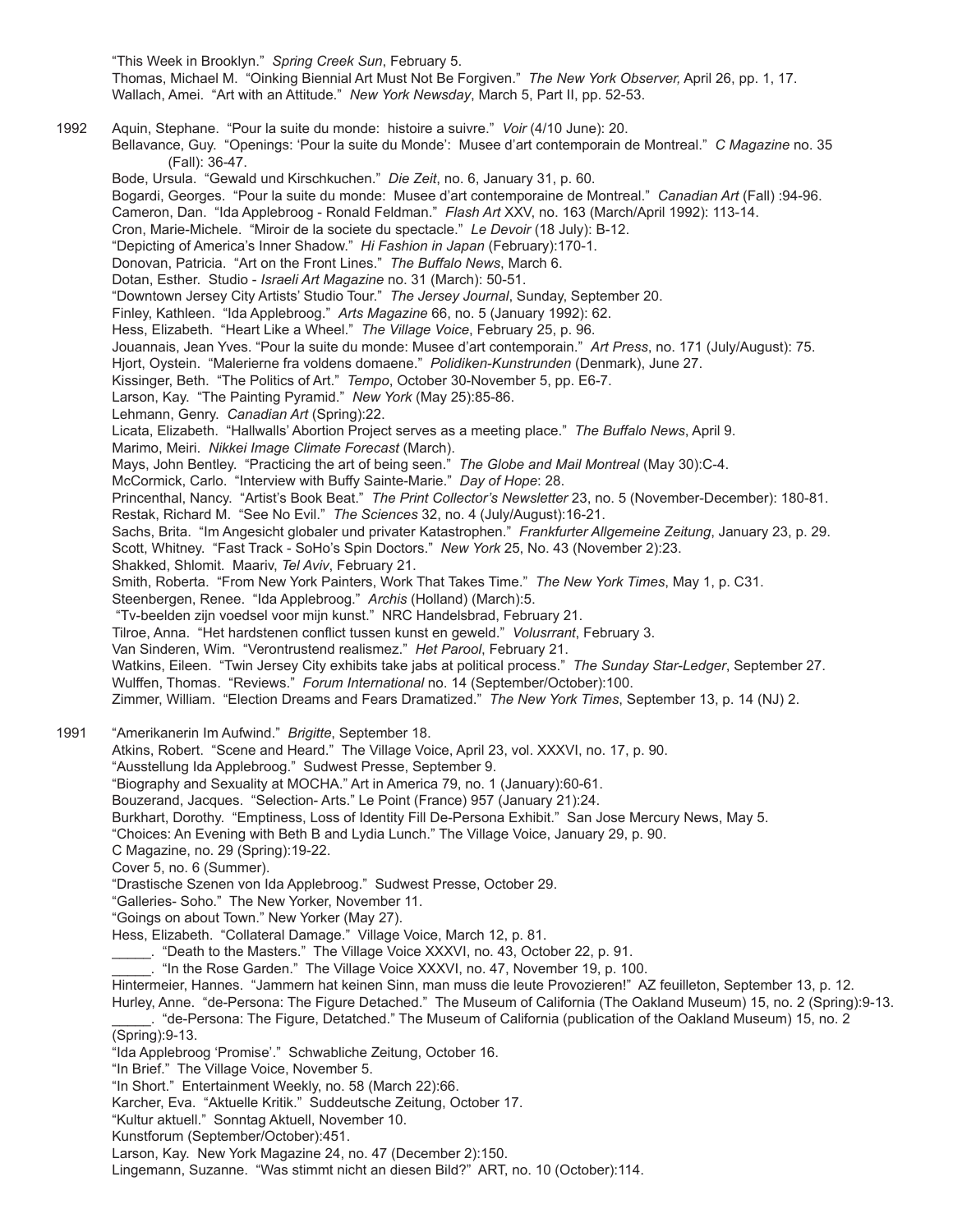Maier, Anne. "Ida Applebroog: Ikone des Trivialen." Das Kunst-Bulletin (October). Moorman, Margaret. "'Original Sin' Exhibit Settles an Old Score." Newsday, January 25, p. 91. "News." Flash Art XXIV, no. 158 (May/June):160. "Paris Now/Jetzt." Paris Art Letter, no. 2 (February). Piguet, Phillippe. "Ida Applebroog: Galerie Langer Fain." Art Press (Paris) 156 (March):102. Reinhardt, Brigitte. "Diese Idylle ist trugerisch." Sudwest Presse, October 14. Smith, Roberta. "Americana with Benign and Sinister Side by Side." The New York Times, November 1. Steigel, Ruth. "Menschliche Beziehungen Geraten ins Zweilicht." Sudwest Presse, October 2. Taubin, Amy. "Body Electric." The Village Voice, April 30, vol. XXXVI, no. 18, pp. 45-46. "Traces of Femininity." Bijutsu Techo (Japan) 43, no. 636 (April):56-65. "Trugerische Geborgenheit in der Collage." Neu-Ulmer Zeitung, October 5.Vogel, Thomas. "Kaputte Fenster ins Private." Neu-Ulmer Zeitung. Volk, Carol. "Anatomy of Culture." Art & Antiques VII, no. 9 (November):31. Warning, William. "Von Sehen Uberwaltigit, Ein Puzzle aus Lebensfetzen: Bilder von Ida Applebroog." Bayerische Staatszeitung, October 4, p. 9. Weskott, Hanne. "Life Is Good, Isn't It Mamma?" Artis (October) 43, no. 10:16-19. 1990 Art in America 78, no. 12 (December):55-9. Art in America 78, no. 5 (May):270. Chadwick, Susan. The Houston Post, February 21, p. D2. The Houston Post, February 28, Style Section. Harris, Melissa. "Tell Me, Does Your Condition Have a Name?" Interview (February):36. Heartney, Eleanor. "Ida Applebroog and Beth B at Feldman." Art in America 78, no. 1 (January): 160-61 Heresies 24: 4-5. H. E. "Ida Applebroog." Artnews 89, no. 1:168. Johnson, Patricia. The Houston Chronicle, March 5, pp. 9-10D. Michigan Quarterly Review XXX, no. 1 (Winter):92. Nesbitt, Lois E. "Ida Applgeboog." Artforum XVIII, no. 5 (January 1990): 36. Roberts, Anne. Public News, March 7, p. 10. Schor, Mira. "Medusa Redux, Ida Applebroog and the Spaces of Post-Modernity." Artforum XXVIII, no. 7 (March):116-22 and cover. Taubin, Amy. "Relatively True Stories." The Village Voice XXXV, no. 1, January 9, 1990, p. 54. Zed, Xenia. "Ida Applebroog." Art Papers 15, no. 5 (September/October):30-33. 1989 Ball, Edward. 7 Days, November 1, p. 68. Fox, Catherine. "Evil's Witness: Artist Ida Applebroog Depicts a Grim World." The Atlanta Constitution, September 25, pp. B1, B2. Handy, Ellen. "Readings." Arts Magazine (May): 27. Heresies 24 (illust.):4,5. Hess, Elizabeth. "Shock Gallery." The Village Voice XXXIV, no. 45, November 7, 1989, p. 103. Kozik, KK. "Ida Applebroog." Cover (November):15. Levin, Kim. "Mastery Exposed." The Village Voice XXXIII, no. 23, June 6, p. 88. Sachs, Brita. "Der schone Schein und das miese Sein." Frankfurter Allgemeine Zeitung, October 7, 1989. Thorsen, Alice. "Not So Naive." New Art Examiner 16, no. 7 (March):48. Topp, Michael. New Observations 66 (April):cover. 1988 Bass, Ruth. "Ordinary People." Artnews 87, no. 5 (May):151-54. Brenson, Michael. "The Social Club." The New York Times, January 22, p. C24. Heartney, Eleanor. "Ida Applebroog." Artnews 87, no. 1, (January):151-52. Hess, Elizabeth. "Art of the State." The Village Voice, February 16, pp. 39-41. Impulse (Spring):illustration, 42-3. Linker, Kate. "Reviews: Ida Applebroog/Ronald Feldman Fine Arts." Artforum 26, no. 5 (January 1988):109-10. McGreevy, Linda. "What is Jewish Art?" Renewal 4, no. 4 (April):32-36, 64. Middendorf, Frances. "After the Fall: Apocalyptic Visions at RISD." The Newspaper (Rhode Island), November 17, pp. 1,3, 24. Nevins, Grace. "Applebroog Critiques Through Art." The Colgate Maroon, November 1. New Observations 58 (June):illustration. "People & Places." The Print Collector's Newsletter XVII, no. 6 (January-February):illustration, p. 20. Princenthal, Nancy. "Ida Applebroog at Ronald Feldman." Art in America 76, no. 2 (February):137. \_\_\_\_\_. "Political Prints: An Opinion Poll." The Print Collector's Newsletter 19, no. 2 (May/June):44-47. Robbins, Corinne. "Changing Stories." Arts Magazine 63, no. 3 (November):80-85. Schwendenwien, Jude. "Wadsworth Atheneum Ida Applebroog: Matrix 96." Art New England, February. Tousley, Nancy. "Heroics: Six artists shatter stereotypes." Calgary Herald, February 11. Weskott, Hanne. "Ausstellungsfieber." Suddeutsche Zeitung, June 16-17, no. 137. Wooster, Ann Sargent. "Attention, Art Shoppers: A Collector's Primer." 7 Days 1, no. 11, (June 8): 47-8.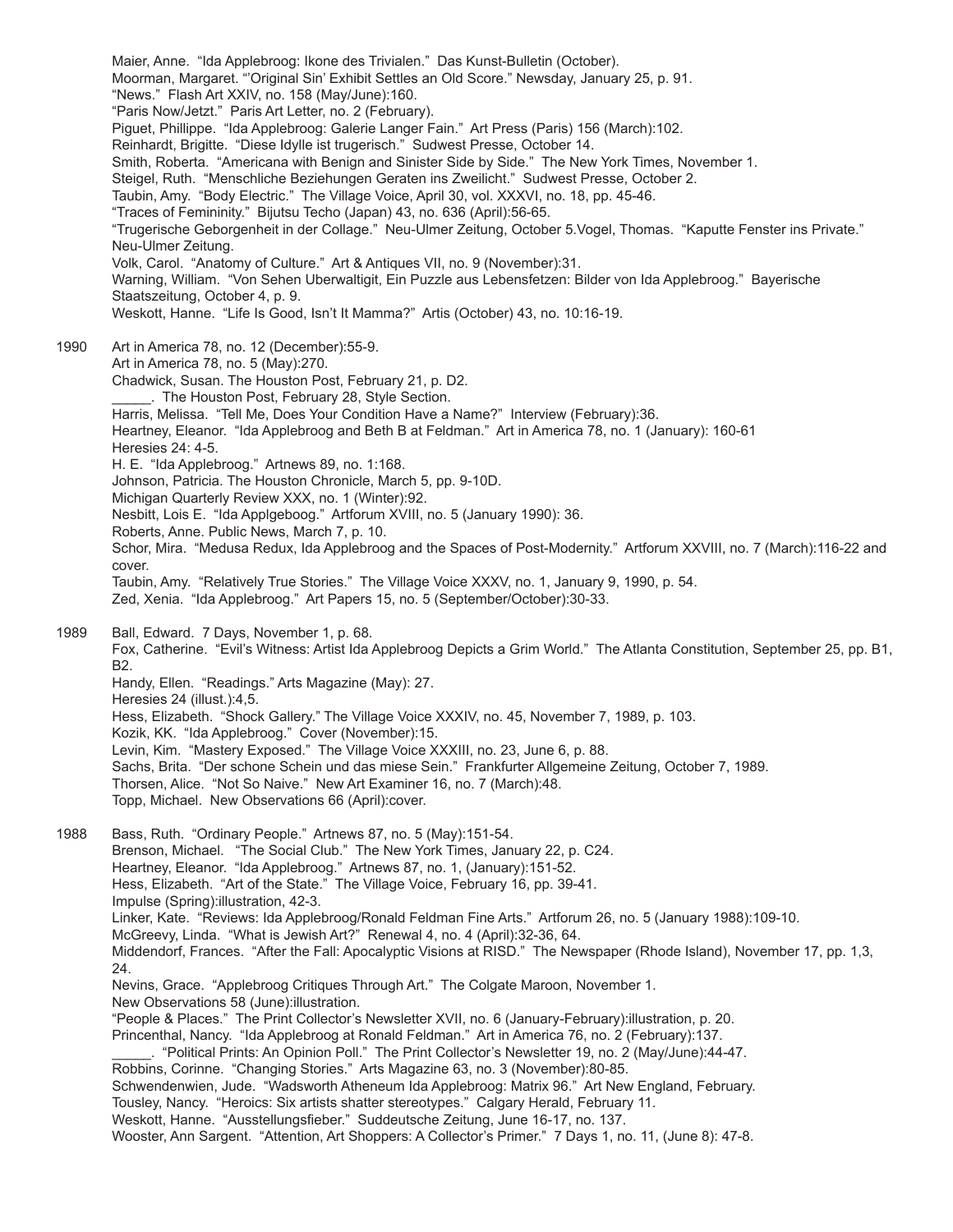1987 Cohen, Jon. "The District Line." City Paper, March 27.

Cyphers, Peggy. "Culture and Nature." Cover (November 1987).

Damsker, Matt. "Ida Applebroog/Enigmatic and alive: A 'generic artist' prods conscience of modern society." The Hartford Courant, September 18, pp. B1, B4.

"Das ist die Sprache der Gewalt." Art (Germany) June:photo.

"Diptych Art at the Whitney sees both sides of the question." The Advocate and Greenwich Time, March 13.

Glueck, Grace. "A New Showcase for Art by Women." The New York Times, April 1.

"The Guide - Art." The New York Times, April 26, illustration.

Hess, Elizabeth. "Success! A Boone for Feminists?" The Village Voice Supplement, October 6, pp. 4-5.

\_\_\_\_\_. "Beyond Domestic Agony." The Village Voice, November 10, p.101.

\_\_\_\_\_. "Why Have There Been No Great Women's Museums?" The Village Voice, April 28, p. 89.

Larson, Kay. "Shrinking History." New York Magazine (October 5):101.

\_\_\_\_\_. New York Magazine 20, no. 4 (November 9):123.

Levin, Kim. "Americans Abroad." The Village Voice, August 4.

Lottman, Joachim. "Documenta - Eindrucke vor der Eroffnung." Wolenkratzer Art Journal (Summer): illustration. Loughery, John. Arts Magazine 62, no. 4 (December):106.

Power, Mark. "'Some Like It Hot?' at the WPA." The Washington Post, April 18, p. C2.

Risatti, Howard. "The National Museum of Women in the Arts." New Art Examiner (Summer).

Schwendenwien, Jude. "Social Surrender: An Interview with Ida Applebroog." Real Life 40, no. 17/18 (Winter):40-44. Stern, (Germany) June, photo.

Thorson, Alice. "Four versions of feminist nose-thumbing." The Washington Times, April 2.

Zimmer, William. "Artists are creating a Wonderland of Video in Museums and Galleries." The New York Times, March 6, p. C1.

\_\_\_\_\_. "Retrospective of Ida Applebroog at the Wadsworth Atheneum." The New York Times (Connecticut Section) November 1, p. CN36.

1986 Appearances (Fall/Winter): illustration.

Bohn, Donald Chant. "Investigations 1986." The New Art Examiner 14, no. 2 (October):53.

Cameron, Dan. "Report from the Front." Arts Magazine (Summer):86.

Cotter, Holland. Arts Magazine 60, no. 8 (April):143.

Fox, Marilyn. "Freedman's First 10 Years." Reading Eagle (PA), November 23.

Galbraith, Pamela J. "The Naked City Bares its Soul." East Side Monthly (Rhode Island), February.

Gill, Susan "Ida Applebroog.". Artnews 85, no. 4 (April):154-55.

Keyes, Norman Jr. "New York through artists' eyes." Boston Globe, February 7.

Levin, Kim. "Voice Choice." The Village Voice, January 28.

McGreevy, Linda F. "Ida Applebroog's Latest Paradox: Dead-ends = New Beginnings." Arts Magazine 60, no. 8 (April 1986): 29-31.

Morgan, Susan. "And That's the Way It Is..." Artscribe International no. 58 (June/July):48-49.

Raven, Arlene. "Not a Pretty Picture." The Village Voice, June 17, p. 98.

Raven, Arlene. The New Art Examiner 14, no. 1 (September):57.

Van Sicien, Bill. "Art that Beats like the Big City that Inspired it." The Providence Sunday Journal, January 19, p. H-4.

"The Women's Movement in Art." Arts Magazine 61, no. 1 (September):54-57.

1985 "American Medical Association." (pictorial by Ida Applebroog) Artforum (April). Cameron, Dan. "Illustration is Back in the Picture." Artnews 84, no. 9 (November):114-20. Gambrell, Jamey. "Ida Applebroog at Feldman." Art in America 73, no. 1 (January):141-42. \_\_\_\_\_. Art in America (January).

"The IFAR Report." Art & Auction (January).

McGreevy, Linda. "Chilastic Reflections on the old adage, 'Three's the Charm'." Arts Magazine 59, no. 5 (January):93-102. Phillips, Deborah. "Ida Applebroog/Ronald Feldman Fine Arts." Artnews 85, no. 2 (February):141. The Print Collector's Newsletter (March-April):illustration of "Just Watch and See."

"Public Address: Sign on a Truck." Art in America 73, no. 1 (January):88-90.

1984 Cameron, Dan. "Against Collaboration." Arts Magazine (March). Cohen, Ronny. "Ida Applebroog: Her Books." The Print Collector's Newsletter 15, no. 2 (May/June):49-51. Glueck, Grace. The New York Times, October, 26:Ill, 29. Impulse (Fall). "In New York notiert," Aufbau, November 9. Larson, Kay. "Tips of the Icebergs." New York Magazine (May 28). Levin, Kim. "Voice Choice." The Village Voice, November 13. McGreevy, Linda. "Sugar and Spice." Portfolio Magazine (July 31). \_\_\_\_\_. "Under Current Events: Ida Applebroog's Inmates and Others." Arts Magazine 59, no. 2 (October 1984):128-31. Merritt, Robert. "'Silences': a compilation." Richmond Times-Dispatch, November 28, p. B10. Princenthal, Nancy. "Recent Artists' Books, Or How to Invest \$100 in Artists' Books Published Since 1980." Print Collector's Newsletter (May-June). Proctor, Roy. "Seven shows open at the Anderson Gallery." The Richmond News Leader, December 1.

Smith, Roberta. "Exercises for the Figure." The Village Voice, November 20, p. 120.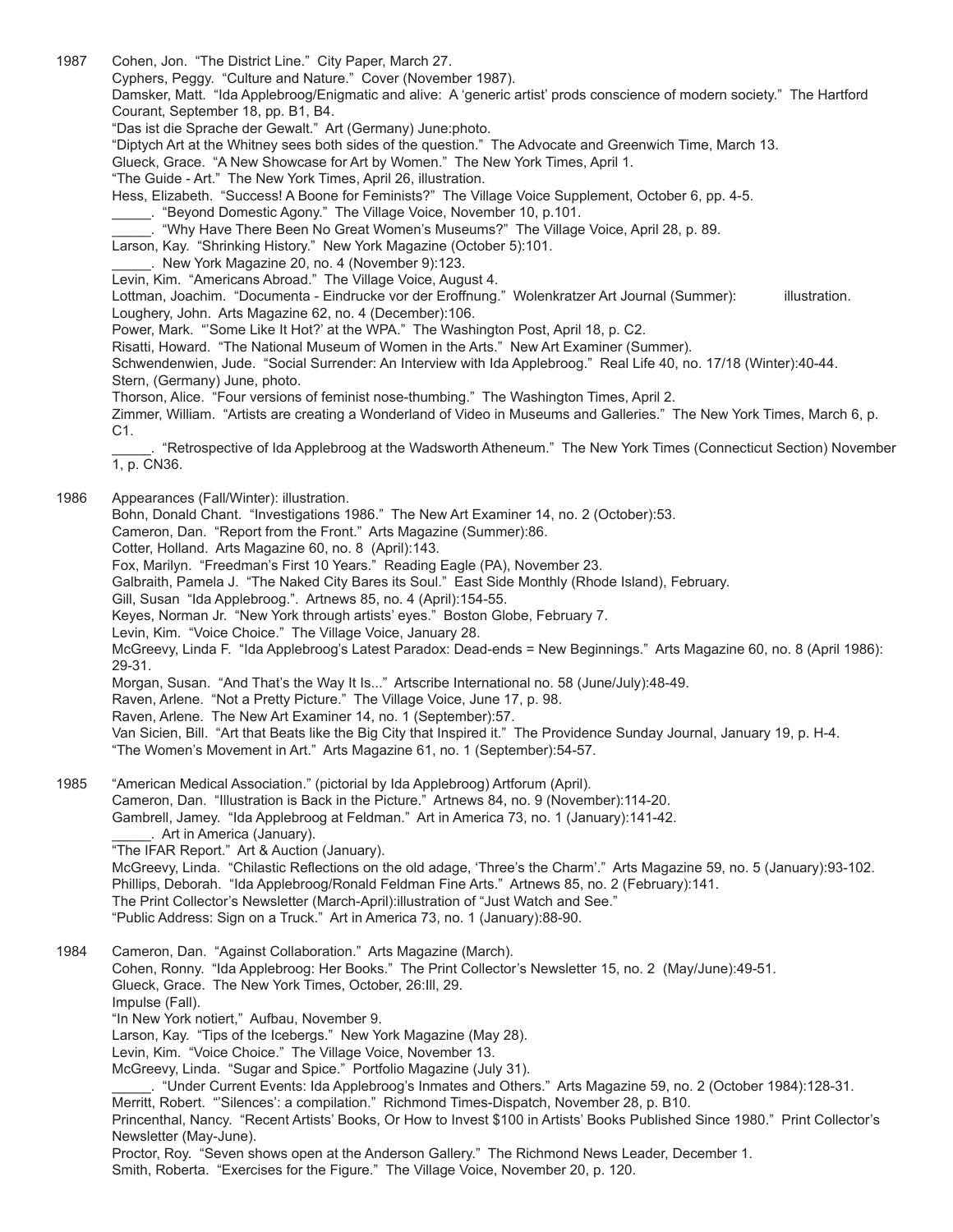Sokolowski, Tom. "Silences: Recent Work of Ida Applebroog." The Chrysler Museum Bulletin 14, no. 8 (August):n.p. Weinstein, Jeff. "Eating Around - Artburn?" The Village Voice, September 11. Yard, Sally. "The Shadow of the Bomb." Arts Magazine 58, no. 8 (April):73-82. Zeitlin, Marilyn. "Ida Applebroog 'Silences'." VCU Today (November, 27-December, 14.

- 1983 "An exhibit of humor in art is set to open in Plainfield." The Daily Journal, June 24. Ashbery, John. "Biennials Blooming in the Spring." Newsweek (April 18):93-4. Brach, Paul. "Ida Applebroog at Ronald Feldman." Art in America 71, no. 2 (February):139-40. Contini, Anita. Letter. "Chamber Plot." The Village Voice, January 11: 29. Dietz, Paula. "Trends in Recent American Art." Harper's Bazaar (April). Eisenman, Stephen F. Arts Magazine 57, no. 5 (January):40. English, Christopher. "De-merchandising art: Shopping for an alternative." The New Art Examiner 10, no. 10 (Summer):13. "Forum." Domus (Italy). Gardner, Colin. "Ida Applebroog at Koplin." Images and Issues (September/October 1983). Hicks, Emily. "The Edge of Banality." Artweek 14, no. 9 (March 5):16. Linker, Kate. Artforum 21, no. 6 (February):80. Madoff, Steven H. "Riding the Rebounding Art Market." Money (February). Mason, Jean. "The Freeze: Deterrence and Disarmament." Artery. Muchnic, Suzanne. "Review: La Cienega Area." The Los Angeles Times, February 18, p.18 (part IV). Norklun, Kathi. "Pick of the Week." Los Angeles Weekly, February 25-March 3. Silverthorne, Jeanne. "Review Directions 1983." Artforum. "Summer Shows." Dialogue (May/June).
- 1982 "Art with a Conceptual Bent." The New York Times, November. Brenson, Michael. "Art People: Sculpture 'Speaks Out' at Downtown Landmark." The New York Times, November 12, p. C25. Cembalest, Robin. "Melodrama!" The Yale Quarterly (Summer). Gever, Martha. Afterimage 10, no. 1/2 (Summer):36. Levin, Kim. "Voice Choice." The Village Voice, November 23. Lippard, Lucy. "Taking Liberties." The Village Voice, December 14, 1982, pp. 121,136. Parmesani, Loredana. Flash Art (January). Zimmer, William. "Applebroog at Ronald Feldman." Art Gallery Scene (December 14).
- 1981 Casademont, Joan. "Ida Applebroog Ronald Feldman Fine Arts." Artforum 19, no. 9 (May):72-73. Cavaliere, Barbara. Arts Magazine 55, no. 10 (June):35. Frank, Elizabeth. Art in America 69, no. 5 (May):137. Goldstein, Richard. "Artists: An Endangered Species." The Village Voice, May 3-13. Hess, Elizabeth. "Rear Windows." The Village Voice XXVI, March 4-10, 1981, p. 70. Levin, Kim. "Voice Choice." The Village Voice XXVI, February 18-24, 1981, p.24. Matta, Marianne. "I.A.:Ida Applebroog." du no. 1 (January):56. Nadelman, Cynthia. Artnews 80, no. 6 (June):246-47. Phillips, Deborah C. "Definitely not suitable for framing." Artnews 80, no. 10 (December): 62-67. Raynor, Vivien. "Art: Group Show by Seven at Borgenicht Gallery." The New York Times, June 26, p. C 26. Tallmer, Jerry. "Frozen Theater on a Wall." The New York Post, February 14. Whitfield, Tony. Live, Performance 5. Zimmer, William. Soho Weekly News, February 25.

#### **Periodicals Before 1980**

Crary, Jonathan. D'Ars (December, 1979). Crimp, Douglas. Artnews 72, no. 2 (February 1973):80-81.

. Arts International (March 1973).

- Frank, Peter. Womanart (Winter 1977).
- Kingsley, April. The Village Voice, March 3, 1979.
- Larson, Kay. "New York Reviews: Ida Applebroog." Artnews 77, no. 10 (December 1978):144-45.
- "Secret Storm." The Village Voice, January 29, 1980:72.
- Lubell, Ellen. Arts Magazine (March 1973).

Mellow, James. The New York Times, September 17, 1973.

Rickey, Carrie. "Ida Applebroog at Franklin Furnace." Flash Art 63, no. 90-91 (June-July,1979): 46

\_\_\_\_\_. "The More the Merrier." The Village Voice, October 29, 1979.

"Return to Sender." The Village Voice XXIII, August 14, 1978, p. 65.

Russell, John. "Art: An Invitation from Robert Elkon." The New York Times, January 14, 1977.

- Saunders, Wade. "Ida Applebroog at Ellen Sragow." Art in America 67, no. 3 (May/June 1979):144.
- Wilson, William. Los Angeles Times, May 26, 1972.

Winer, Helene. Los Angeles Times, February 5, 1973.

Woodard, Stephanie. Soho News, October 28, 1976.